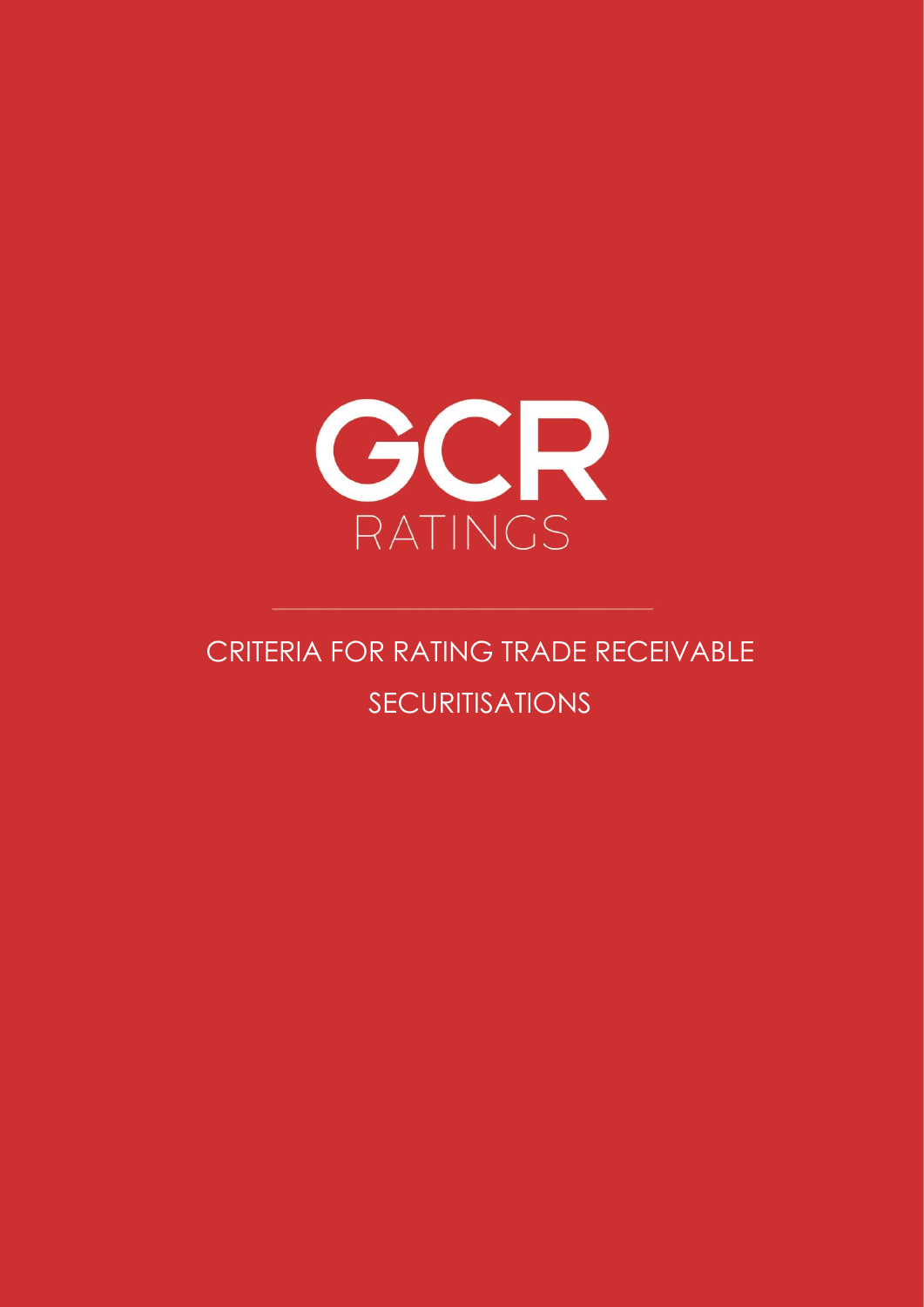## Table of Contents

| Scope of the Criteria                                       | 3  |
|-------------------------------------------------------------|----|
| Summary of the Criteria Changes                             | 3  |
| Introduction                                                | 4  |
| Rating Approach                                             | 5  |
| <b>Credit Enhancement</b>                                   | 5  |
| Default Analysis                                            | 6  |
| <b>Dilution Analysis</b>                                    | 6  |
| <b>Payment Terms</b>                                        | 6  |
| <b>Obligor Concentration</b>                                | 7  |
| <b>Structural Considerations</b>                            | 8  |
| <b>Stop Purchase Triggers</b>                               | 9  |
| Seller and Servicer Representations and Warranties          | 10 |
| Reserves                                                    | 10 |
| <b>Negative Carry Risk</b>                                  | 10 |
| Liquidity Risk                                              | 10 |
| Commingling Risk                                            | 11 |
| Origination and Servicing                                   | 11 |
| Back-up Servicer                                            | 12 |
| Tax                                                         | 12 |
| <b>Rating Sensitivity</b>                                   | 12 |
| Performance Monitoring                                      | 13 |
| Disclaimer                                                  | 13 |
| Appendix A - Eligibility Criteria                           | 14 |
| Appendix B – Information Requirements                       | 15 |
| Appendix C - Originator/Servicer Review Agenda              | 16 |
| Appendix D - Dynamic Credit Enhancement Reserve Calculation | 17 |
|                                                             |    |
|                                                             |    |
|                                                             |    |
|                                                             |    |
|                                                             |    |
|                                                             |    |
|                                                             |    |
|                                                             |    |
|                                                             |    |
|                                                             |    |
| Glossary of Terms/Acronyms                                  | 20 |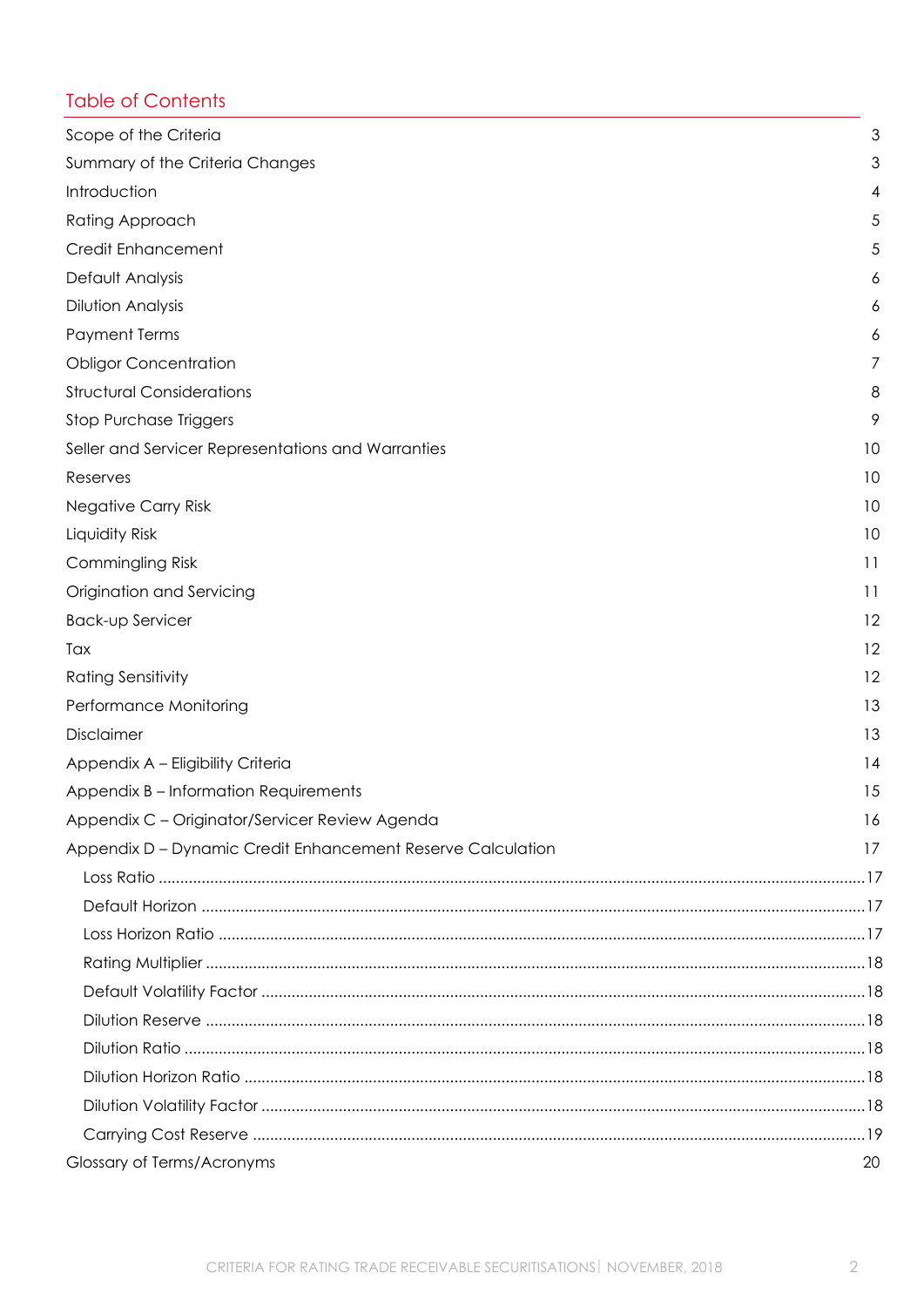## <span id="page-2-0"></span>Scope of the Criteria

- 1. These rating criteria (the "Criteria") should be read in conjunction with GCR Rating's ("GCR") Criteria for Rating Structured Finance Transactions, updated and published in September 2018, and available on www.GCRratings.com.
- 2. A rating report will be published for all publicly rated trade receivables transactions detailing the analysis applied. Any deviations from these criteria will be explained within the rating report.
- 3. This Criteria applies globally, although each individual jurisdiction and each specific transaction may give rise to additional observations and/or deviations, which will be disclosed in the transaction-specific reports.

## <span id="page-2-1"></span>Summary of the Criteria Changes

4. The Criteria is an update to the version published in May 2017<sup>1</sup>. There are no significant amendments to the Criteria. The update of this Criteria will not have an impact on any existing transactions that have been rated under it. Going forward, all new transactions will be rated using this Criteria.

<sup>1</sup> This version of the criteria, published in September 2019, has been updated for formatting, naming conventions and alignment with GCR's updated Rating Symbols, Scales and Definitions only. This criteria is applicable to all previous publications referring to "Global Trade Receivables Securitisation Rating Criteria, November 2018".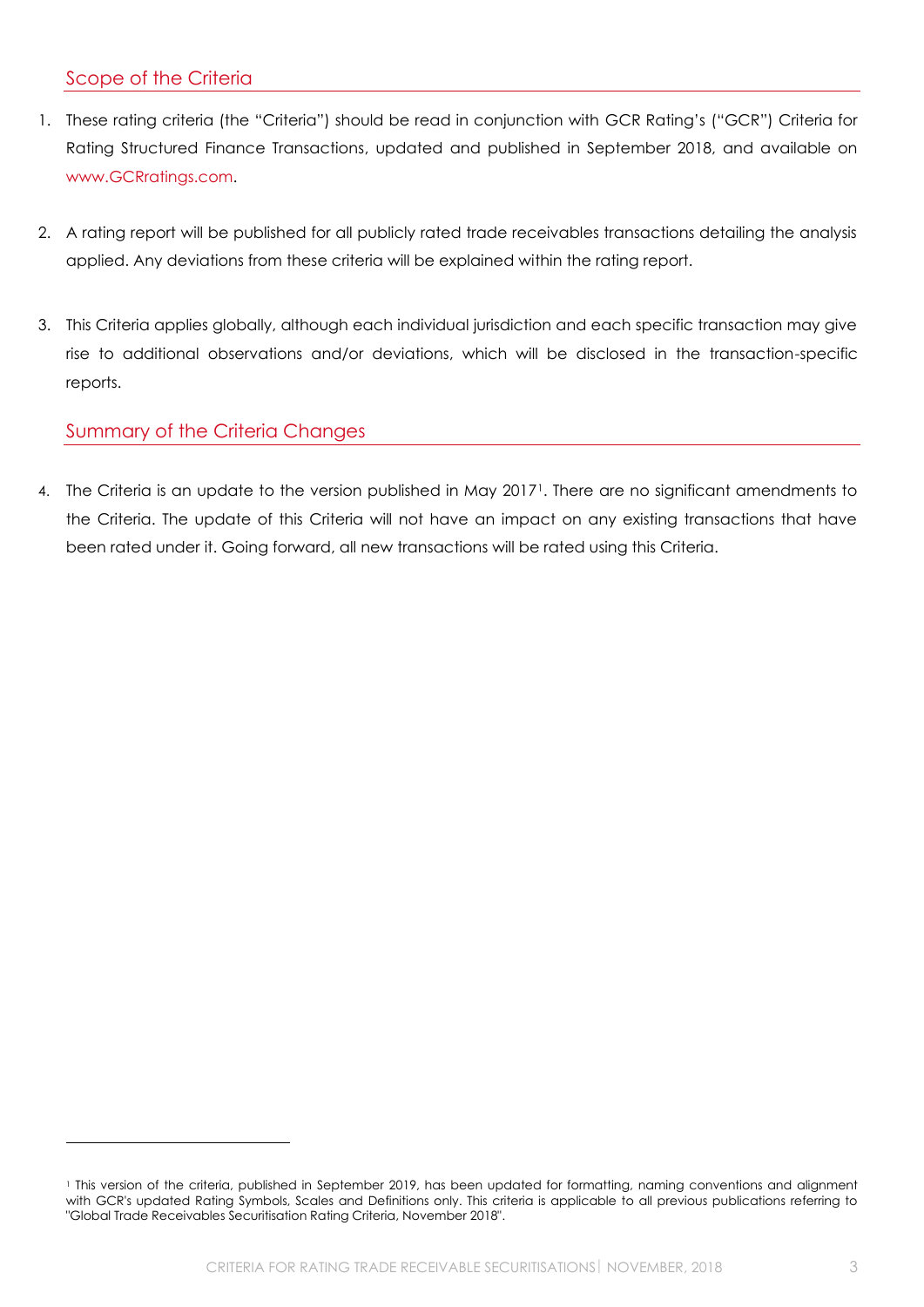#### <span id="page-3-0"></span>**Introduction**

- 5. This Criteria details GCR's approach to rating trade receivables-backed securitisations. Each trade receivables securitisation is unique and the methodology may require certain adjustments depending on the specifics of each transaction, however, the following general approach can be used as a guideline for all trade receivables transactions. GCR considers both qualitative and quantitative factors in its approach. In addition to the review of the originator/servicer and underlying collateral/obligor characteristics, GCR analyses the legal and structural issues as well as the operational capabilities of all key transaction parties in determining the appropriateness of credit enhancement provided before according a rating to a trade receivables transaction.
- 6. Trade receivables securitisations can enable access to investment grade funding even if the underlying corporate/originator does not have an investment grade rating. Structured finance ratings are based primarily on the creditworthiness of isolated assets or asset pools, whether sold or pledged to secure debt, without regard to the creditworthiness of the seller or originator. The structured finance transaction seeks to isolate transactions from entities that are either lowly rated or unrated. Since a worst-case scenario assumes the bankruptcy of each transaction participant, a key criterion for any securitisation is the sale of receivables to a special purpose vehicle ("SPV") that must satisfy bankruptcy remote criteria.
- 7. Trade receivables are unsecured obligations generated when a business sells goods or services on credit. Typically, they are non-interest bearing, obligors will be more concentrated than in a consumer Asset Backed Securitisation ("ABS") transaction, and performance is driven by the originator's underwriting policies, strategic direction, financial condition and relationships with sellers. Assets turn rapidly, typically within 1 to 2 months. Receivables may be diluted for reasons other than payment or default; this may be through returns, refunds, incorrect invoice amounts, rebates, warranty claims and disputes. The funding of trade receivables is usually a critical source of working capital to the originator of the receivables. Enhancement is driven by asset performance, granularity of the underlying obligors and dilution.
- 8. The Criteria applies solely to existing receivables i.e. where goods or services have been provided. It does not apply to future receivables.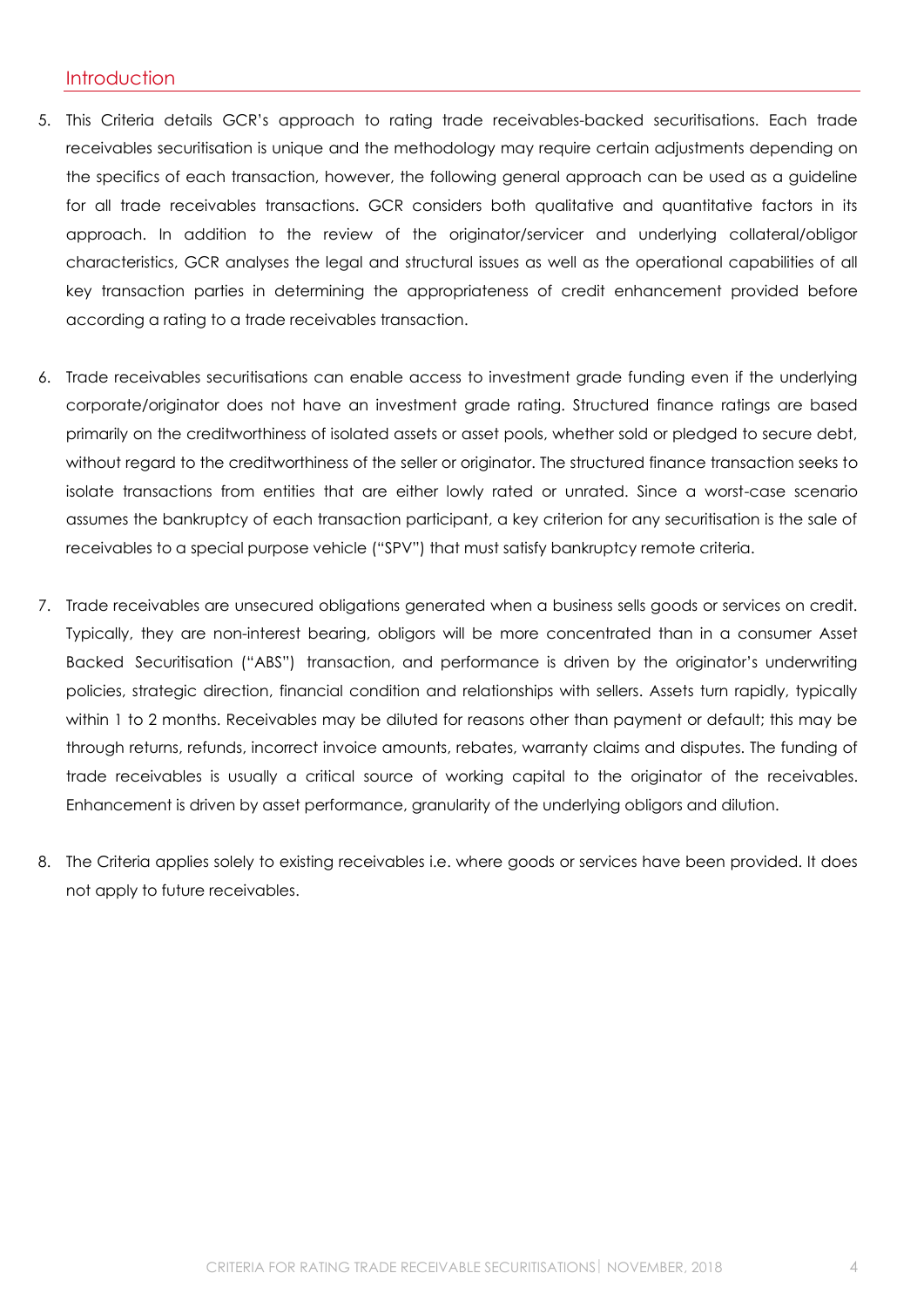## <span id="page-4-0"></span>Rating Approach

- 9. GCR will review the performance of the underlying assets in determining the appropriateness of the available credit enhancement. The credit enhancement mechanism is calculated on a dynamic basis which will periodically adjust to account for delinquency and dilution of the portfolio – discussed later in this criteria.
- 10. Trade receivables are short term and highly revolving given these characteristics the credit quality of the originator is also factored into the analysis.
- 11. GCR will analyse both the structural risk and the asset risk when rating a trade receivables transaction, as detailed further in this report.
- 12. GCR considers both qualitative and quantitative factors in its rating approach for trade receivables transactions. GCR does not approve, recommend or structure transactions. Where a presented structure differs from GCR's standard expectations the analysis may be adjusted accordingly and detailed within the rating report.
- 13. As part of its review, GCR will also review the full set of transaction documents to consider the operational aspects of the transaction and the rights and obligations of each transaction party. GCR also expects to receive legal and tax opinions in respect of the transaction to confirm that assumptions made within the analysis are legal and binding.
- 14. As a qualitative approach, GCR will also carry out a review of the originator/servicer to understand their process and procedures.

## <span id="page-4-1"></span>Credit Enhancement

- 15. The primary risk associated with most asset types is the risk of obligor delinquency and default. The receivables represent indebtedness of obligors from the sale of goods or services. The obligors are the customers that are directly indebted to the originator following the provision of goods or services. A similar methodology to analysing obligor default risk is applied to all asset-backed financing transactions, starting with a review of portfolio performance. Historic delinquency and write-off performance is generally the best indicator of portfolio credit quality.
- 16. Typically credit enhancement will be provided for a trade receivables transaction in the form of overcollateralisation, subordination and/or reserves.
- 17. GCR also expects a transaction to comply with an asset/liability test. This should be tested at each purchase date to ensure that the amount of outstanding debt plus required reserves is less than or equal to the amount of eligible receivables.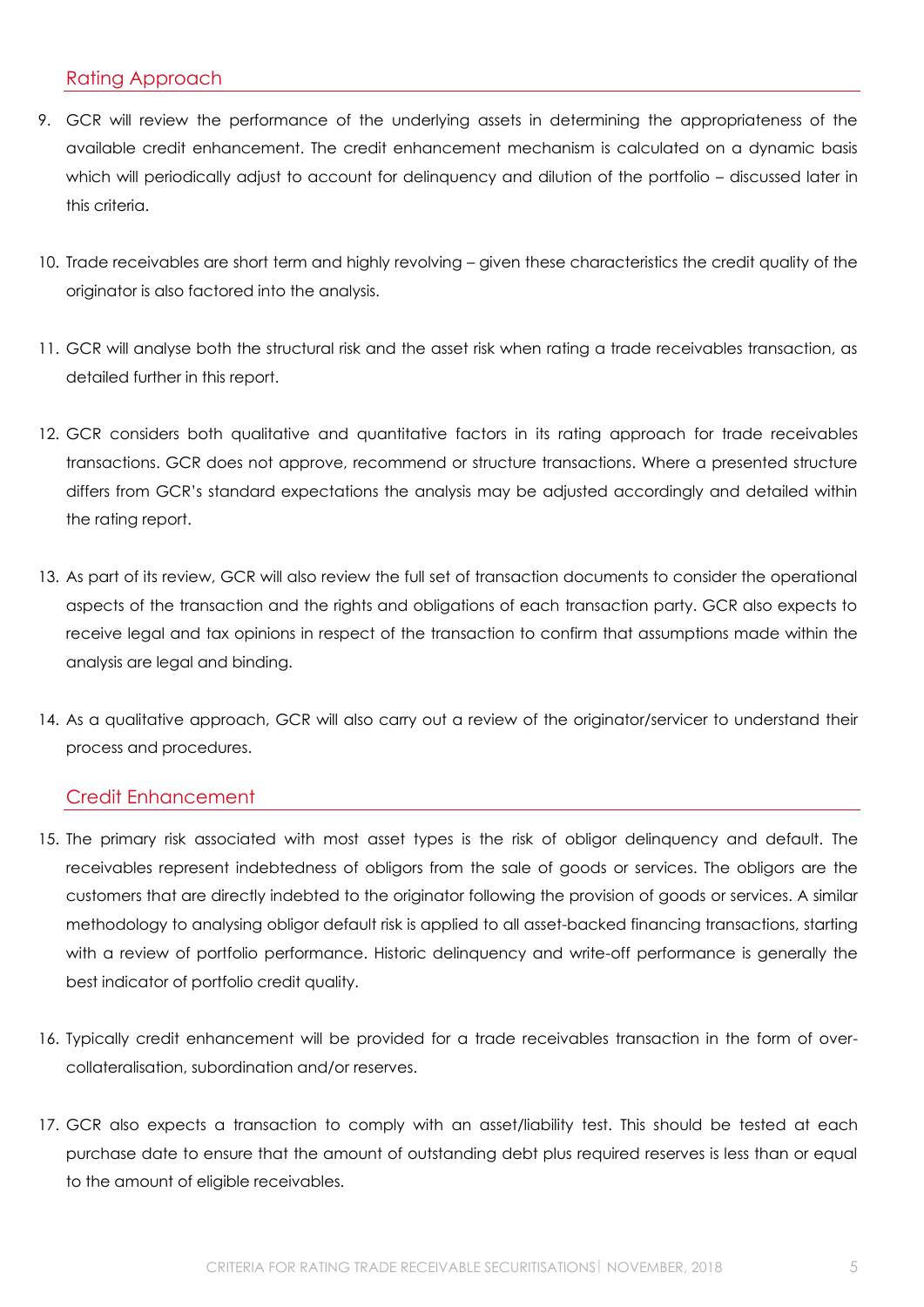- 18. As many trade receivables settle weekly or daily, this ensures any non-compliance with the test is then corrected frequently and before it becomes too large. Non-compliance with the test is often a precursor to originator bankruptcy and can be utilised to assess any deterioration in the receivables balance.
- 19. GCR will analyse the historic performance of the pool of receivables. A list of information requirements is attached in Appendix B. GCR expects to receive 3 to 5 years of historical performance information on a pool. If this information is not available, analysts will rely on the available data and may make conservative assumptions where gaps in data exist. In some cases, this may lead to artificially high credit support levels until adequate data is available.

#### <span id="page-5-0"></span>Default Analysis

- 20. GCR will consider historical information on delinquent and written off receivables as well as payment terms in its analysis. The underwriting and servicing processes and procedures of the originator provide an important insight into the delinquency and write-off statistics. GCR expects to be presented with stable performance information; and where there is volatile performance in the information, GCR will investigate the reasons for such volatility.
- 21. A technical default date is defined in the transaction documents, after which a receivable is deemed not to have performed and to have become an ineligible asset; once ineligible it cannot therefore provide over-collateralisation. This is typically set at 60 days or 90 days past the receivable's original due date. The amount of receivables that default in any month is compared with the sales levels in the month when the receivables were generated, thus calculating the monthly default ratio. The monthly default ratio is then used to determine a loss ratio. The loss ratio is the percentage of the eligible receivable pool that is expected to default. The result is a factor used in deriving the over-collateralisation of assets or a reserve to cover the expected losses in various rating scenarios.

#### <span id="page-5-1"></span>Dilution Analysis

- 22. The term dilution is used broadly to refer to any non-cash reduction to a receivable balance that is not attributable to default or write-off. Product returns, cash discounts, advertising allowances, volume rebates, good customer programs and standard pricing disputes are all examples of dilution.
- 23. The factors contributing to dilution are considered and GCR ensures that the credit enhancement implemented is sufficient to cover any potential dilution. GCR may stress dilution amounts that are expected to change over time and this will be factored into the dilution reserve calculation.

#### <span id="page-5-2"></span>Payment Terms

24. GCR will review the payment terms extended to the underlying obligors and any factors that may result in an extension of such payment terms. The payment terms feed into the dynamic credit enhancement calculation and as such are crucial to GCR's analysis. Amendment of payment terms may reflect a change in the originator's business or general market conditions. A transaction will typically limit the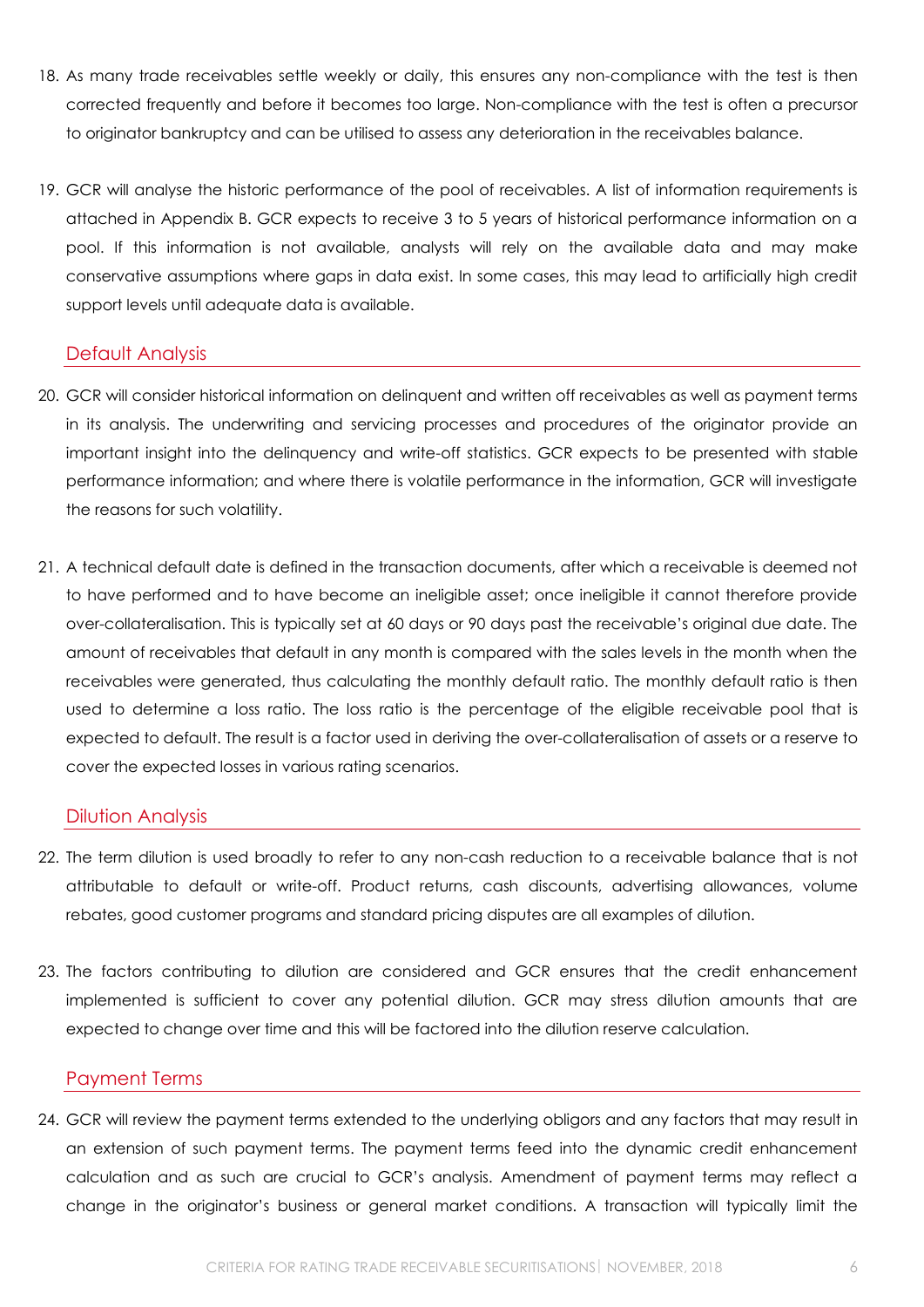payment terms that can be extended and this limit is factored into the analysis.

## <span id="page-6-0"></span>Obligor Concentration

- 25. Obligor concentrations are present in most portfolios. To ensure that losses or disputes from large obligors do not translate into significant losses for the pool, concentration limits are set. Limits can be set by region, country and currency, but are generally set based on the rating level of obligors. Since the composition of a pool can change over time, concentration limits must be specified and will depend on the specific transaction and the rating targeted for the transaction. To the extent that an obligor exceeds its specified limit for a transaction, the excess balance should either become ineligible for the borrowing base calculations or be covered by additional credit enhancement. GCR monitors concentration levels on a quarterly basis, at a minimum, throughout the duration of the transaction to ensure adequate credit enhancement is applied.
- 26. GCR will review the underlying obligors and any special obligor limits pertaining to them on an individual level as well as at a group level. GCR will also review whether the originator can monitor potential concentrations going forward.
- 27. A floor is established in respect of the loss reserve to account for obligor concentration risk. The total applied loss reserve is the higher of: (a) dynamic loss reserve; and (b) the obligor floor. The obligor floor protects against a number of obligors defaulting during the amortisation period and therefore resulting in a decrease in cash flow available to the transaction.
- 28. The obligor floor is driven by GCR's assumption that in each rating scenario a number of obligors will default and therefore are covered by the obligor floor. The floor matrix acts as a guide for the diversified pool. Where a portfolio deviates from this the coverage detailed in the floor matrix may be adjusted accordingly. To calculate the obligor floor, one should, multiply the number of obligors expected to be covered by the concentration limit for the obligors, as specified in the transaction documents. The floor applied at different rating levels is shown in the **Error! Reference source not found.** table:

| Table 1: Obligor Floor Matrix     |                          |                          |                          |                          |                             |
|-----------------------------------|--------------------------|--------------------------|--------------------------|--------------------------|-----------------------------|
| <b>Highest transaction rating</b> | AAA <sub>(sf)</sub>      | $AA$ <sub>(sf)</sub>     | $A_{(sf)}$               | $BBB_{(sf)}$             | $\lt$ /= BB <sub>(sf)</sub> |
| <b>Obligor rating</b>             |                          |                          |                          |                          |                             |
| AA                                | $\overline{\phantom{a}}$ | $\overline{\phantom{a}}$ | $\overline{\phantom{0}}$ | ٠                        |                             |
| AA-to AA+                         |                          | $\overline{\phantom{a}}$ | $\overline{\phantom{a}}$ | $\overline{\phantom{a}}$ | $\overline{\phantom{a}}$    |
| $A-$ to $A+$                      | $\overline{2}$           |                          |                          | ۰                        | -                           |
| BBB- to BBB+                      | 3                        | $\overline{2}$           |                          |                          | $\overline{\phantom{a}}$    |
| BB- to BB+                        | $\overline{4}$           | 3                        | 3                        | $\overline{2}$           |                             |
| $\langle$ = BB+ or unrated        | 6                        | 5                        | 5                        | 4                        | $\overline{2}$              |

*Source: GCR*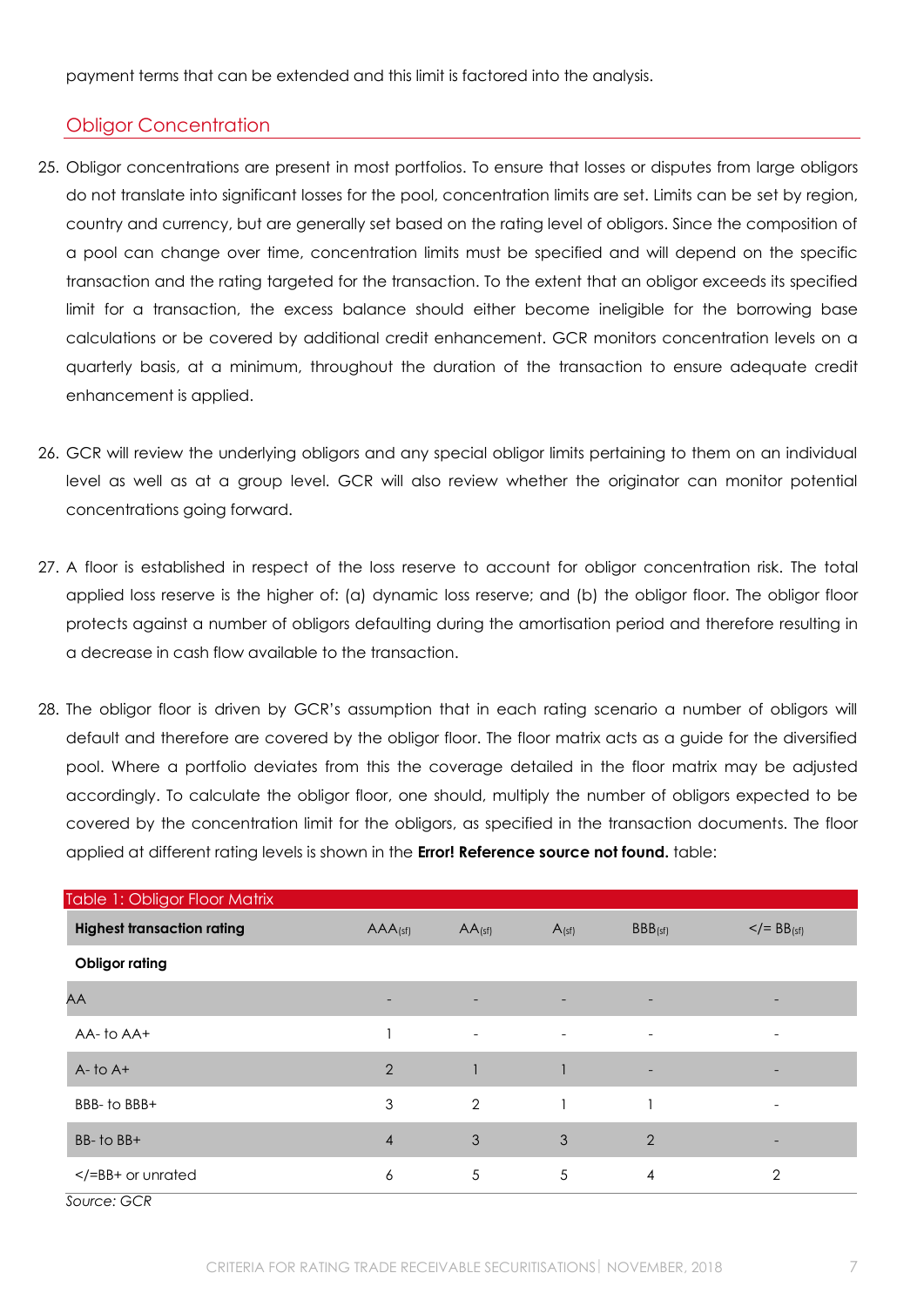- 29. In cases where all receivables in respect of obligors are fully insured with the insurance policies having been ceded to the SPV, then dependent upon the conditions of the insurance policy, should the receivables and the claim period on the policy mature prior to the notes, then the obligors may potentially be excluded from the obligor floor matrix on a case by case basis.
- 30. The calculation for dynamic credit enhancement is detailed in *Appendix D.*

## <span id="page-7-0"></span>Structural Considerations

- 31. GCR reviews key structural issues that are particularly relevant to trade receivables in its analysis. Structural components are typically designed specifically to protect the noteholders from deterioration in either the asset quality or the ongoing servicing capabilities of the originator.
- 32. In a typical trade receivables transaction, the existing trade receivables of the originator are sold via a 'true-sale' to a SPV, which issues securities backed by the receivables. The rating is based primarily on the creditworthiness of the asset pool, without regard to the creditworthiness of the originator. In essence, the structured finance transaction seeks to isolate transactions from entities, such as receivables sellers or originators, which are either lowly rated or unrated. A worst-case scenario assumes the bankruptcy of each transaction participant that is not a bankruptcy-remote entity and that is rated lower than the transaction. A key requirement is that the SPV must therefore satisfy bankruptcy remote criteria.
- 33. As such, the structural integrity of a securitisation transaction from a legal perspective is crucial. As in other ABS transactions, when rating trade receivable-backed securities higher than the originator, it is normal procedure for GCR to obtain an independent legal opinion from a recognised firm of attorneys on the relevant legal aspects. This includes confirmation of the following, amongst others:
	- That a true-sale has taken place;
	- Bankruptcy remoteness of the SPV;
	- The activities of the SPV comply with all the requirements of the relevant legislation; and
	- The transaction structure and documentation is legal, valid and binding.
- 34. Although the impact of a bankruptcy of the originator is a major consideration in analysing a trade receivable pool, the originator's credit quality is not the major factor in the rating process. Notwithstanding the bankruptcy of the originator, the transaction is structured so that the SPV should survive. GCR generally takes a weak-link approach and assumes that the originator, if not rated as high as the securitised issue, will, for purposes of the structured analysis, enter bankruptcy. GCR's stress scenarios for establishing legal requirements are structured accordingly. GCR will also need to review the final signed legal documentation prior to the accordance of the final rating. The specific requirements for a particular transaction will determine the requirements of the legal opinions. Other confirmations required will include:
	- Written confirmation by the auditors of the originator that the obligor data supplied is accurate or an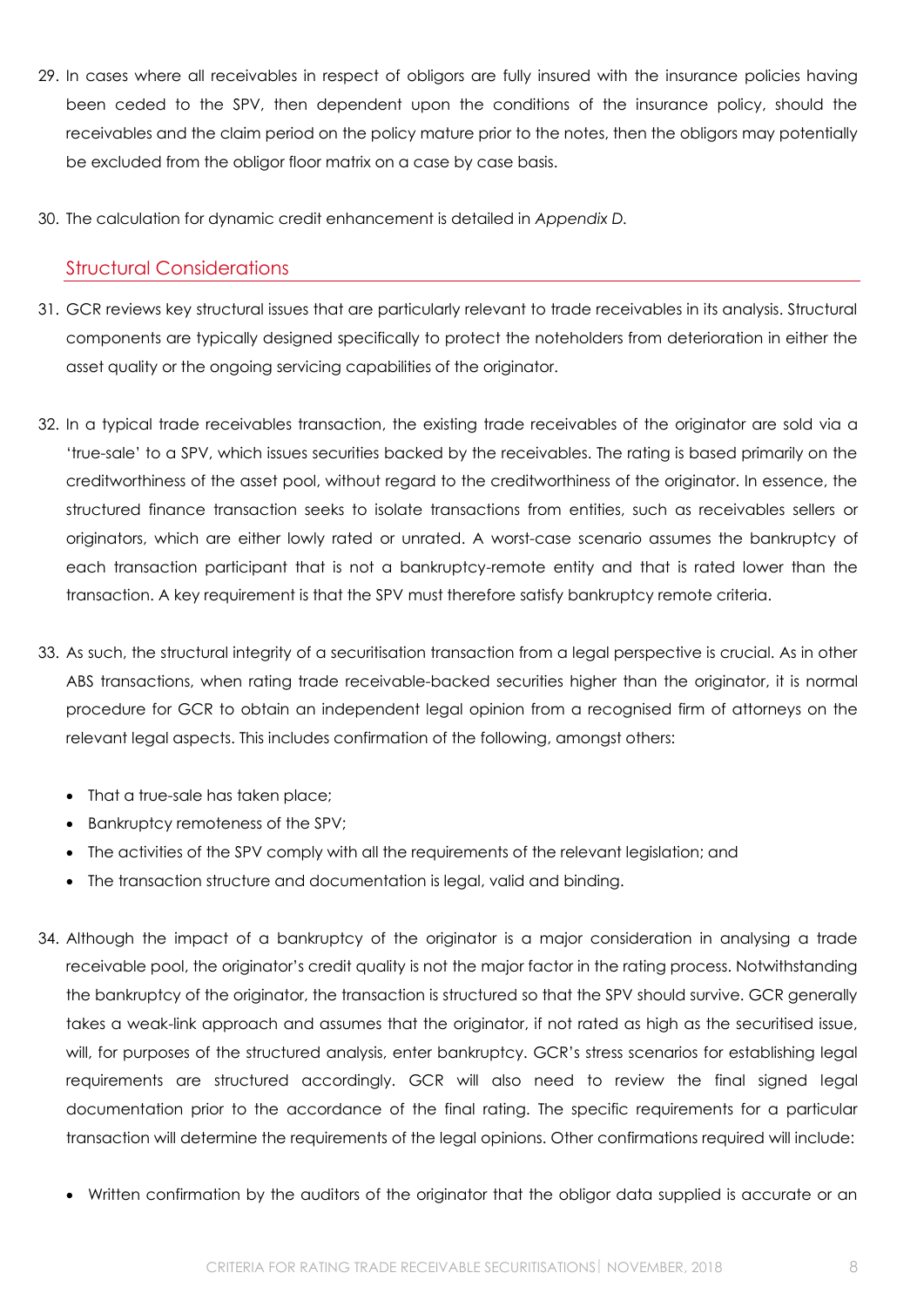on-site file review will be undertaken by GCR. For existing transactions an originator/servicer review is expected to be carried out on an annual basis to assess changes to policies and procedures. In addition to the review, an independent audit opinion on the underlying collateral/portfolio is required for each transaction, except in cases where the collateral is fully insured by an external insurance counterparty. In respect of insured receivables GCR expects to see insurance documents pertaining to the underlying receivables. GCR may request an additional audit opinion where it is felt the auditor has a conflict of interest or is not a highly recognised audit firm. In instances where an audit opinion is not provided, GCR will do a file review on a random selection of files relating to the underlying collateral.

- Any previous or existing cession over book debts to be included in the SPV have been cancelled. As part of the legal review, GCR will also request a letter of confirmation from the issuer that the pool of assets forming security to the transaction has not been dual-ceded to another party.
- 35. Eligibility criteria are key to a trade receivables transaction. GCR will review the eligibility criteria as part of its analysis. Eligibility is defined within the transaction documents and sets the limits for the purchase of receivables. The originator represents and warrants upon sale that the eligibility criteria have been conformed with. Eligibility criteria are expected to reflect the particular transaction and its receivables as detailed in Appendix A.
- 36. Typically, a breach of the eligibility criteria is rectified by the originator through the substitution or repurchase of ineligible receivables. A failure to repurchase ineligible receivables will result in an early amortisation of the transaction. Receivables that become ineligible after being sold to the transaction are removed from the pool. All receivables being funded at any point in time must conform to the eligibility criteria of the transaction. A risk arises if the originator is insolvent when the transaction starts to amortise. At that point ineligible receivables may not be substituted or repurchased. During amortisation, collections arising from ineligible receivables shall remain in the transaction and are used to meet payments on the notes. In some cases, the transaction may include an early amortisation trigger if ineligible receivables sold to the transaction exceed a certain level. Compliance with eligibility criteria is expected to be confirmed by the trustees or an independent third party on a regular basis.

#### <span id="page-8-0"></span>Stop Purchase Triggers

- 37. Stop purchase triggers are implemented to protect noteholders against a decline in the credit quality of the pool of receivables. A decline in pool quality may highlight a fundamental problem with the seller's origination and servicing abilities, or a change in market conditions that may not be fully covered by the dynamic reserve mechanism. Performance triggers can assist in minimising the deterioration of asset performance. Asset performance triggers are typically set on delinquency, default, dilution, average payment terms, days' sales outstanding, as well as cash not invested in receivables. An unresolved breach of trigger may result in a stop-purchase of further receivables.
- 38. Trigger levels are usually determined based on the historical performance of the portfolio. Triggers should be set at a reasonable level as tight triggers may result in an aggressively early amortisation whilst loose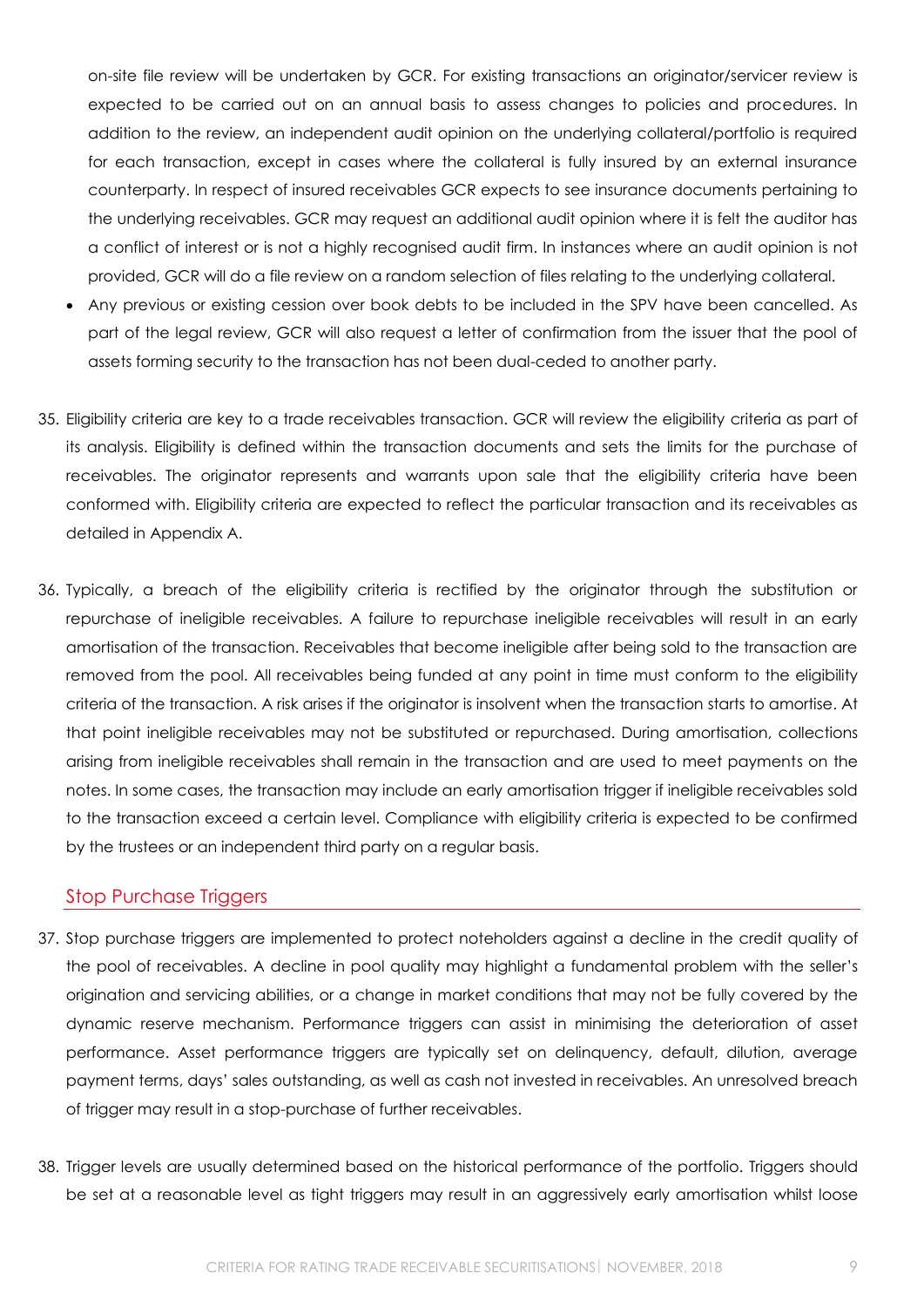triggers may not enhance the protection of the portfolio and may expose investors to higher risk.

39. A stop-purchase trigger based upon a breach of financial covenants or the insolvency or material deterioration in the financial condition of the originator is also expected within the transaction.

#### <span id="page-9-0"></span>Seller and Servicer Representations and Warranties

- 40. Seller and servicer representations and warranties should be reflected within the transaction documents to maintain the quality of servicing and administration of the receivables pool.
- 41. It is crucial that the quality of receivables is maintained throughout the life of the transaction as triggers and credit enhancement are based upon the underlying pool at closing. The seller and servicer should warrant to no significant change in their credit and collection or underwriting polices. They should also represent to frequent auditing and reporting information.
- 42. Given that reasonable triggers have been implemented for the transaction, should the triggers be hit following an originator insolvency, then less reliance is placed upon an insolvent originator to remedy a breach of representations and warranties.

#### <span id="page-9-1"></span>Reserves

43. Given that trade receivables are not interest bearing, a trade receivables transaction should reserve for senior costs and expenses, and interest during the amortisation period.

#### <span id="page-9-2"></span>Negative Carry Risk

44. A trade receivables pool may fluctuate in size throughout the course of a year. If insufficient receivables are sold to the transaction over a prescribed period, the transaction should automatically enter early amortisation.

#### <span id="page-9-3"></span>Liquidity Risk

45. Liquidity risk typically arises where an originator is insolvent and a back-up servicer steps in to collect on receivables. During this period, obligors may take longer to pay than when the originator was servicing the portfolio. Some obligors may use the originator's insolvency as an excuse to try to avoid payment for as long as possible, or until threatened with legal action. Transactions typically provide sufficient liquidity so that all senior costs and interest on the notes can be paid during this transition. This timing delay should be covered by a liquidity facility from an appropriately rated bank in accordance with GCR's counterparty guidelines. The size of the liquidity facility will vary between transactions. Senior costs included in the calculation of the liquidity facility and senior costs reserved will normally include interest payable on the fully drawn amount of the liquidity facility, as well as any commitment fees.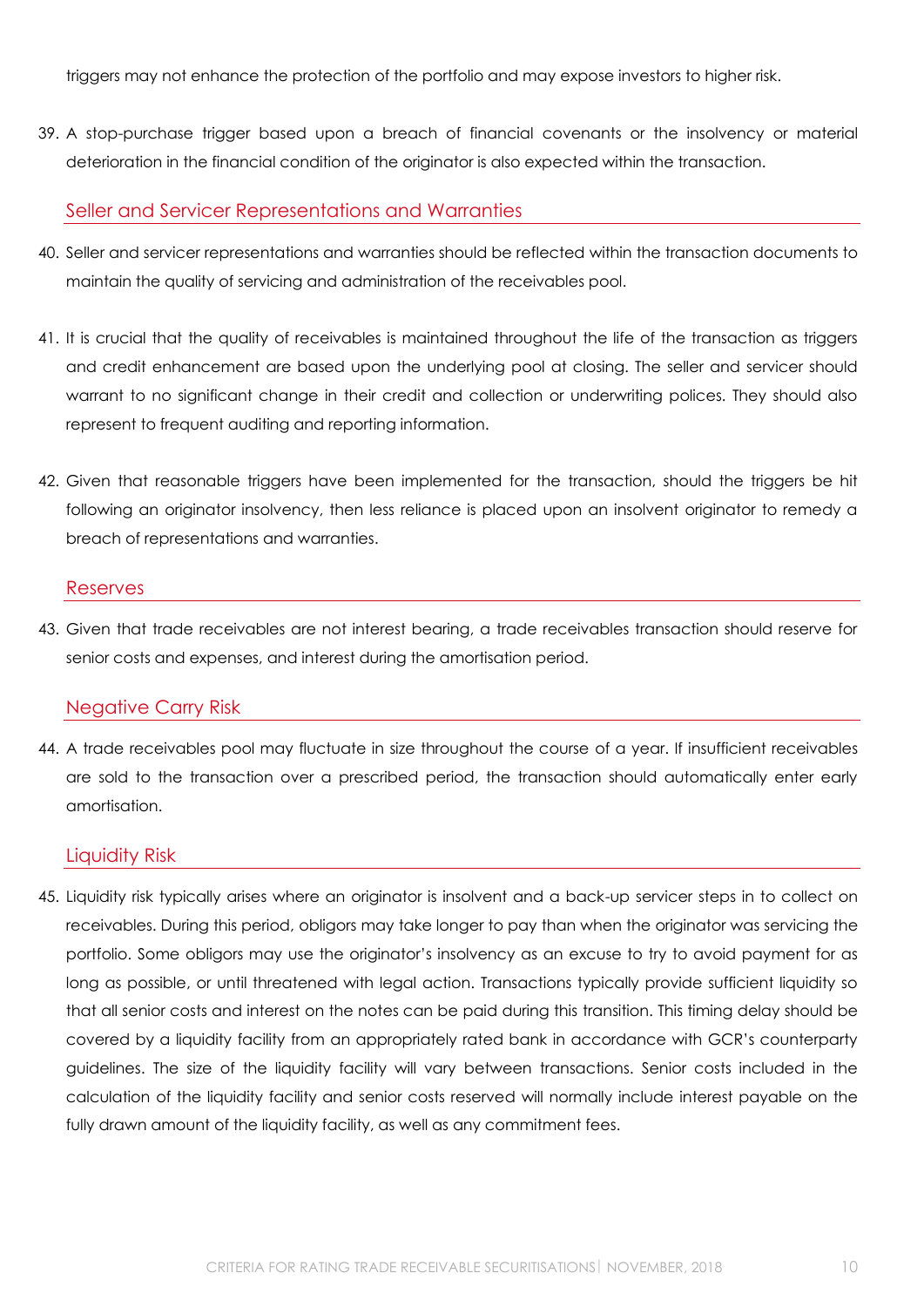## <span id="page-10-0"></span>Commingling Risk

- 46. GCR expects all cash flows in respect of the transaction to flow through a bank account held in the name of the SPV. If this is not implemented at the outset of the transaction there should be a daily sweep from the originators account to the SPV's account. For example, commingling risk may occur if the seller is rated lower than the rating of the notes and a transfer of monies from the seller's account to the SPV account does not occur immediately. GCR expects to receive written confirmation from the board of directors of the SPV, as well as to be included in the representations and warranties that:
	- No transfer can be made out of the SPV account without being supported by an appropriate schedule evidencing that no representation or warranty will be breached post transfer, and no automatic sweeping may be imposed on the SPV account. GCR will also review signatories on the SPV account to ensure they are deemed to be sufficiently independent.
- 47. If an originator does not notify obligors of the sale of receivables, obligors will continue to pay to the originator's account. In this circumstance commingling risk exists. If commingling risk exists in the transaction, GCR will calculate a commingling reserve based on (a) the number of days of collections that could be trapped in an originator's bankruptcy estate, and (b) peak historical daily collection levels. Following originator insolvency, GCR expects all future collections to flow directly to an account held in the name of the SPV.
- 48. Another way to mitigate commingling risk is a documented notification trigger, which requires that all collections be paid directly to the SPV prior to an insolvency of the originator. Alternatively, an effective pledge, in favour of the SPV, can be created over the amounts in the seller's bank account. In this situation GCR expects to see satisfactory evidence of such pledge/cession as well as relevant transaction legal opinions to confirm that such arrangement is an enforceable contractual obligation and is sufficient to eliminate the risk of cash being trapped in the originator's insolvency estate.

#### <span id="page-10-1"></span>Origination and Servicing

- 49. As already highlighted, the origination and servicing of the portfolio is critical to the ongoing performance of the transaction. In order for a transaction to operate effectively the originator must be able to continue to generate eligible receivables, service and monitor a pool of receivables over the life of the transaction and segregate cash received in respect of securitised receivables. The ability of the originator, servicer and back-up servicer is crucial in GCR forming a qualitative view on the transaction.
- 50. GCR will carry out an originator/servicer review as detailed in its Criteria for Rating Structured Finance Transactions and as detailed in *Appendix C*, to ascertain the ability of the originator/servicer to carry out their role. Excessive originator/servicer risks may impose ratings caps on the transaction, therefore it may be difficult for non-investment grade originators (those rated 'BB+' or below) to achieve a 'AAA(sf)' transaction rating.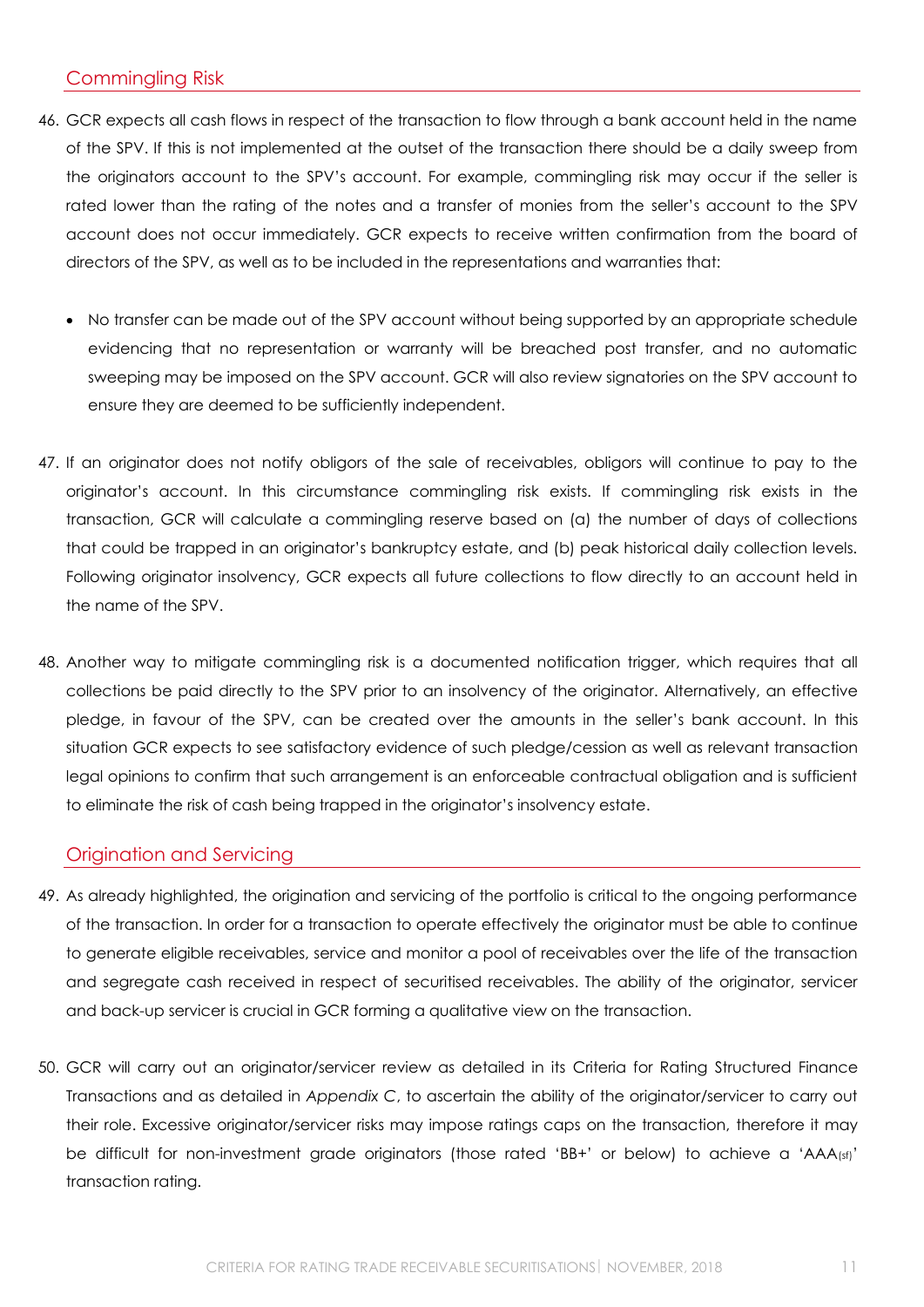#### <span id="page-11-0"></span>Back-up Servicer

- 51. The role of the back-up servicer is to take over collections activities in the event of bankruptcy of the originator/servicer, in order to wind down the SPV book and settle senior debt investors from the proceeds. The back-up servicer plays a crucial role in ensuring that securitisation structures are "bankruptcy remote" in practical terms.
- 52. GCR will also perform an onsite review of the back-up servicer, and the back-up servicer should have performed an "on-premises" systems review of the originator and ensured that the collection systems can be seamlessly interfaced, that a backup of all relevant invoicing and client data will be obtained and stored by themselves on a regular basis, as well as a review of the back-up servicers processes, procedures and previous experience.
- 53. The transaction documents should also reflect that in the event the back-up servicer wishes to withdraw from the back-up servicer role, they would be required to give at least 6 months advance written notice. The SPV should be able to cancel the standby administration agreement at any time and appoint an alternate back-up servicer to perform the function in the event that they do not perform their obligations satisfactorily.
- 54. Compliance with the above criteria should address any practical concerns, while also enabling suitable quantification of the extent to which a particular asset pool may be diminished in value as a result of the originator/servicer going into bankruptcy.

#### <span id="page-11-1"></span>**Tax**

55. Where tax arises in respect of the receivables or the transaction, i.e. transfer tax, VAT, withholding tax etc. GCR expects this to be adequately addressed by the transaction parties as well as to receive a tax opinion on the effect of the taxes on the noteholders. Where tax arises this should be adequately mitigated and such mitigation will be considered in the rating analysis.

#### <span id="page-11-2"></span>Rating Sensitivity

- 56. During the revolving period, a new discount rate, which will impact the over-collateralisation, is calculated upon each purchase date based upon the performance of the pool. If no new purchases occur the transaction will enter into early amortisation. Given the dynamic nature of this, combined with the eligibility criteria and performance triggers, GCR considers that any rating sensitivity to the deterioration of the performance of the underlying pool is largely mitigated.
- 57. It is also considered that an originator downgrade, unless related to negative payment behaviour, will not directly impact the rating of the notes provided sufficient back-up servicer arrangements are in place.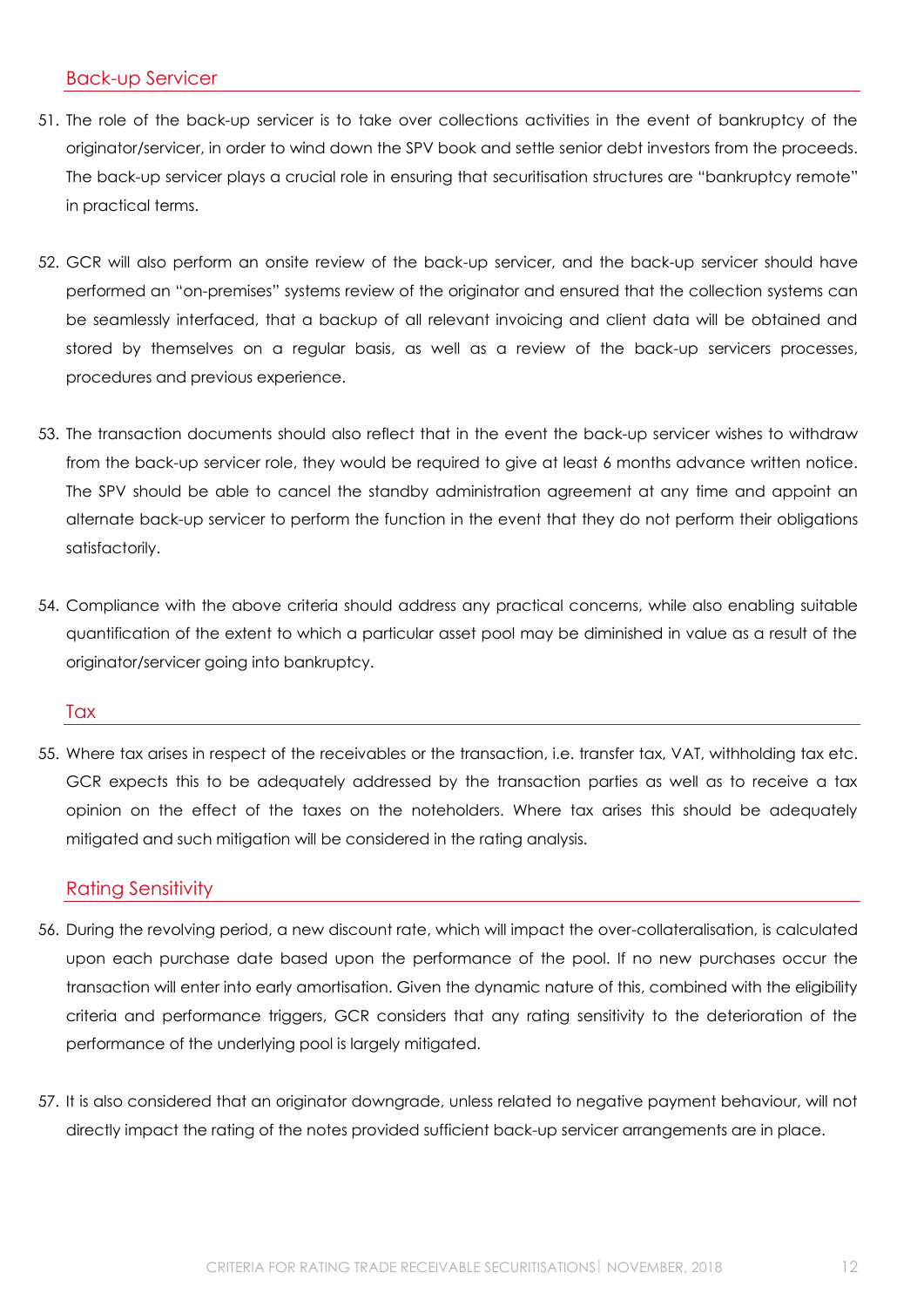## <span id="page-12-0"></span>Performance Monitoring

- 58. Ongoing performance monitoring of the transactions and the underlying receivables are key to the rating process and maintaining current ratings. GCR expects sufficient performance information to be provided on a monthly/quarterly basis. GCR also expects to be notified of any changes to the transaction such as amendments to concentration limits etc. that may impact the current rating and its analysis.
- 59. The key performance reporting items are the amount of eligible receivables and ineligible receivables, ageing breakdown of the receivables, default ratio, dilution ratio, turnover rate of the receivables pool, performance in respect of trigger limits, exposure to large obligors and obligor concentration limits, collections, new purchases, and the calculation of dynamic credit enhancement calculated on each reporting date.
- 60. Upon each reporting period, GCR will review the performance information provided to ensure it is reflective of the information / analysis that was reviewed at the outset. In addition, surveillance rating panels are held annually at a minimum or as events warrant. Given the short term nature of trade receivables, reviews are typically performed on a quarterly basis. Negative or improved performance of the underlying portfolio may trigger a potential rating action. For public transactions, GCR will publish a performance report on an annual basis at a minimum or as events warrant.

#### <span id="page-12-1"></span>**Disclaimer**

61. Note that GCR is not a legal, tax or financial adviser and will only provide a credit opinion of the rated securities. For example, a rating does not cover a potential change in the applicable laws nor can it be regarded as an audit. Moreover, GCR is not a party to the transaction documents nor does it provide legal, tax or structuring advice.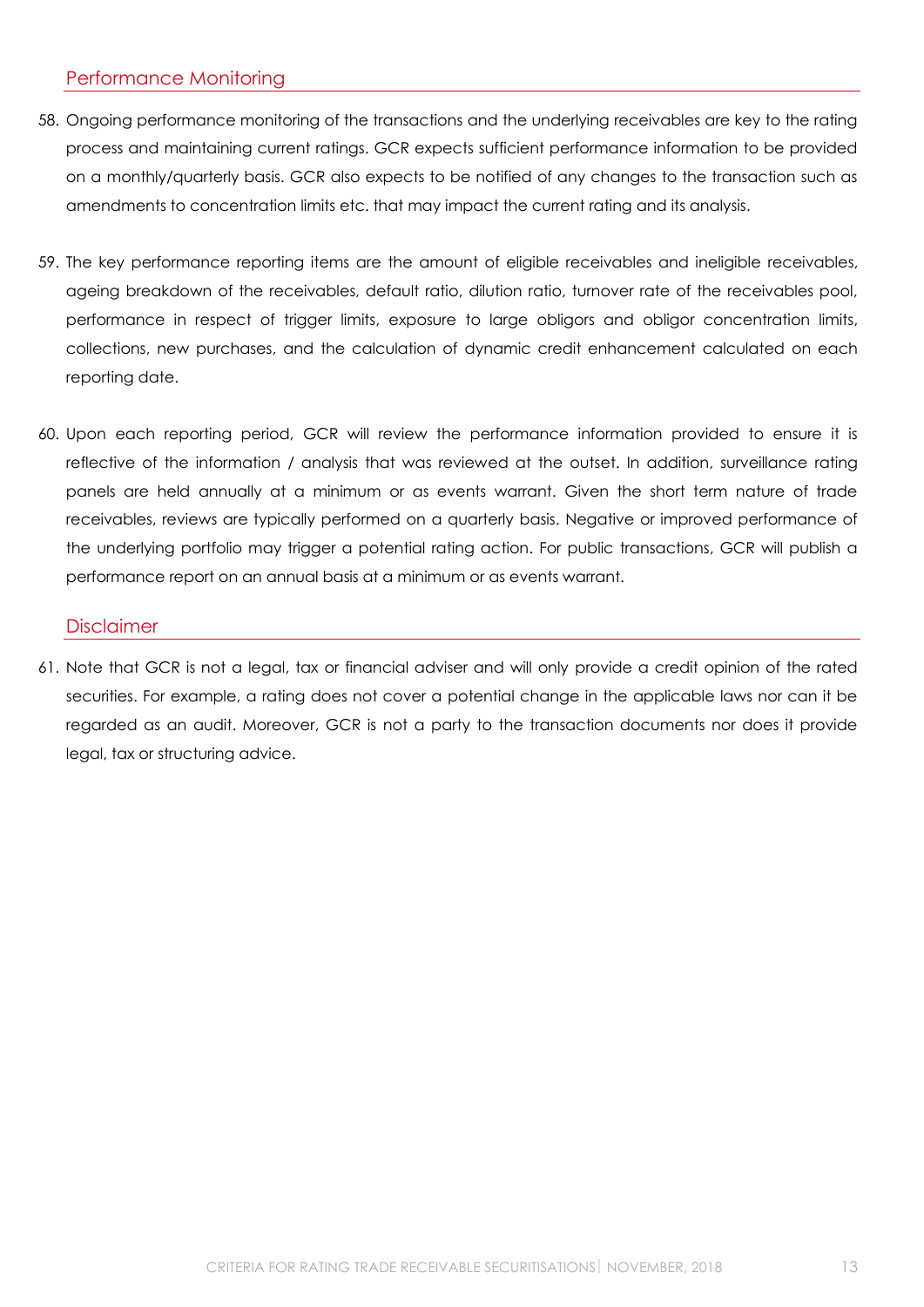## <span id="page-13-0"></span>Appendix A – Eligibility Criteria

As discussed earlier in the report, eligibility criteria are key to maintaining the quality of the underlying pool. An eligible receivable is, amongst others:

- Originated in respect of goods or services already performed or delivered.
- Is owned by the originator.
- Can be sold/assigned/transferred free of charge and in respect of which all legal requirements for enforceability, creation and completion of the sale/assignment/transfer have been complied with.
- Is not subject to set-off.
- Is not subject to any reduction, cancellation, or refund or any dispute, offset, counterclaim, lien or defence whatsoever.
- Has arisen in the ordinary course of business of the originator.
- Is current i.e. not overdue or defaulted
- The payment terms do not exceed a specified timeframe.
- Obligor concentration limits are not breached.
- Seller has complied with its representations and warranties.
- Is owed by an eligible obligor.
- Does not form an executory contract.
- Is not a Bill and hold receivable.

An eligible obligor is one which, amongst others:

- Is domiciled in a specified country.
- Is not in insolvency proceedings and in respect of which no bankruptcy petition has been made.
- Is not a subsidiary or an affiliate of the originator.
- Does not owe amounts in respect of defaulted receivables, or receivables which are delinquent beyond a specified limit.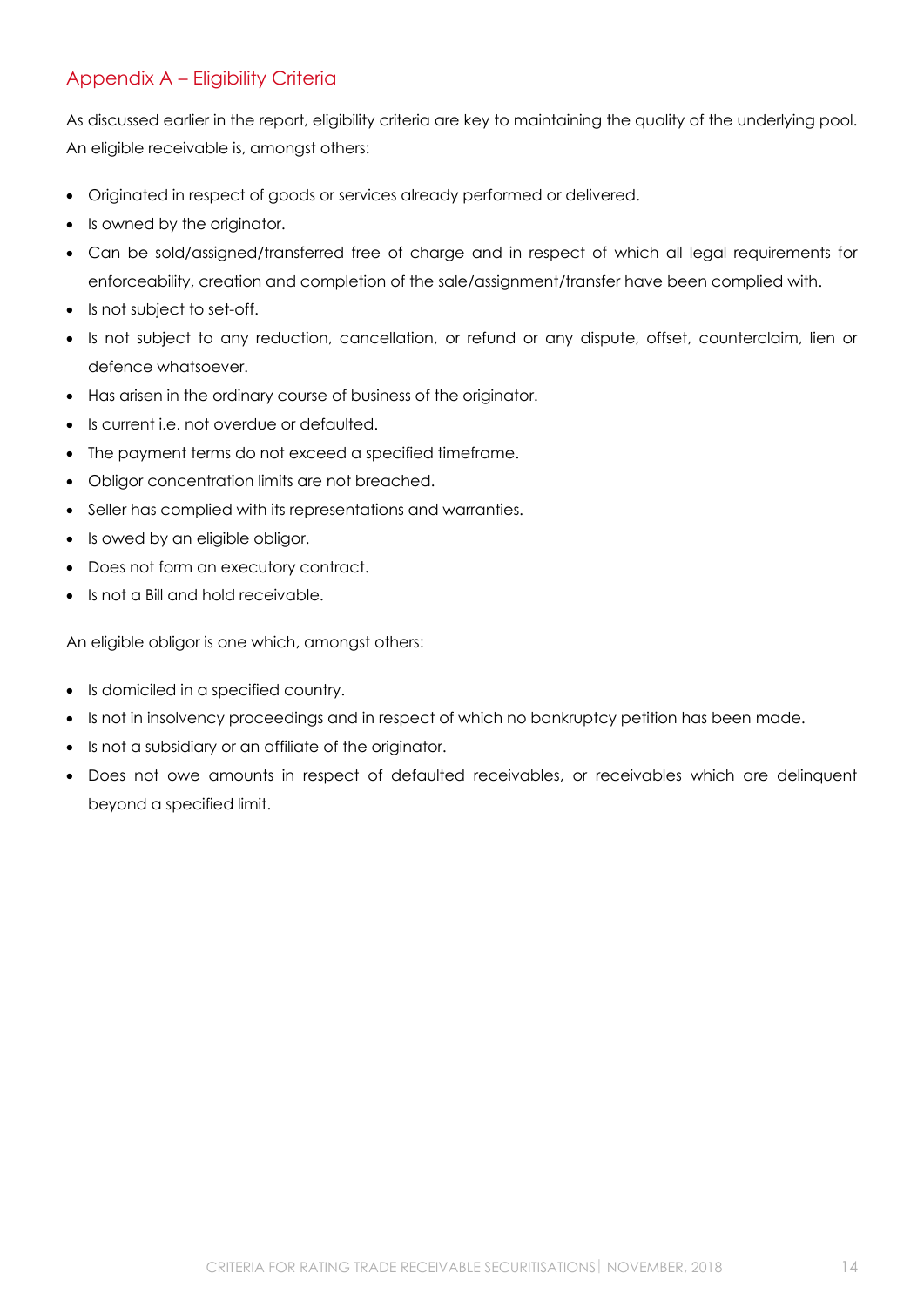## <span id="page-14-0"></span>Appendix B – Information Requirements

The following core information is typically required as a minimum, although, depending on the nature of the transaction, additional information may also be requested:

- Monthly receivable balances for the last three years. The period should preferably cover at least one recession cycle of the concerned industry.
- Details on the underwriting and credit vetting procedures, including the use of credit scoring models.
- Details of the loan approval process, including lender application documents.
- Details regarding recovery rates and the recovery process.
- Monthly receivables balance and the breakdown of receivables into different aging buckets.
- Monthly credit sales volumes.
- Monthly credit notes or dilutions issued.
- Monthly write-offs.
- Monthly turnover rate of the trade receivable pool (measured by days of sales outstanding).
- Monthly delinquency statistics for the last three years with an explanation of the aging process (aged from the invoice date or the due date).
- A summary of payment terms offered and a historical analysis of the percentage of the receivables pool subject to a particular payment term, including weighted average payment terms figures. Receivables must be aged on a past due rather than a past invoice basis.
- Monthly dilution figures for the last three years, together with a summary of the items giving rise to dilution and an explanation of each item.
- A breakdown of the top obligor concentrations (the top twenty exposures are requested) and their related ratings, if any.
- Audited financial statements of the originator, together with forecasts and strategic initiatives.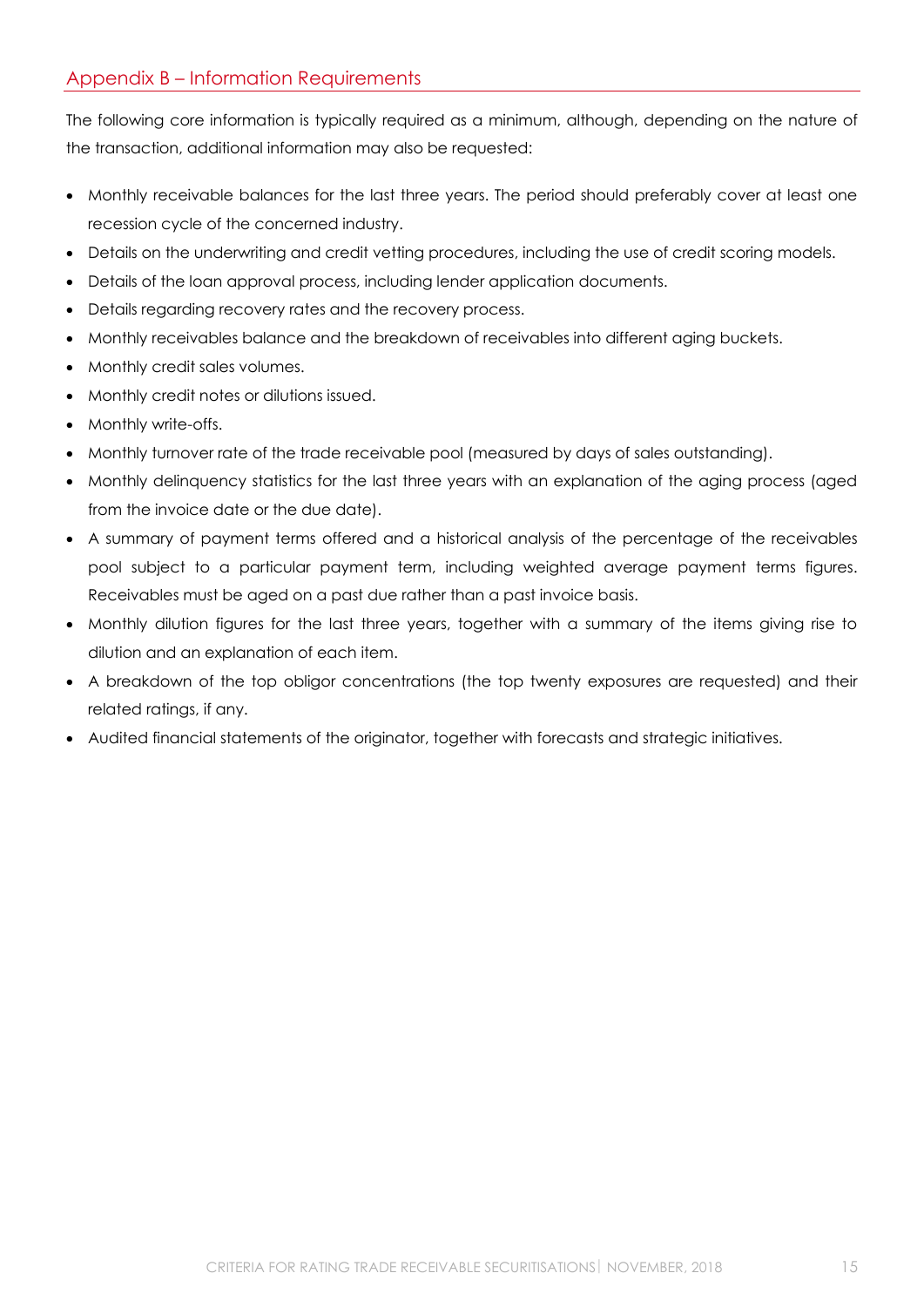<span id="page-15-0"></span>GCR will discuss an overview of the business at an onsite review visit with the originator / servicer and back-up servicer to include, amongst others:

- History.
- Organisational structure.
- Recent material developments and competition.
- Market share statistics.
- Financial performance and funding profile as well as future prospects.
- A description of the main features of the assets to be securitised.
- Experience and qualifications of senior management.
- An overview of the underwriting/credit and collection policies.
- An overview of the underwriting department and origination channels.
- An overview of the credit department.
- Experience of credit personnel, procedures for granting new credit and the ageing policy.
- Rehabilitation programs.
- Collection procedures, including expectations for future write offs.
- IT systems and disaster recovery.
- A historical overview of the performance of the relevant asset book.
- Dynamic arrears rates, dynamic prepayment rates and dynamic portfolio yield.
- Static cumulative default rates by vintage static and cumulative recovery rates by vintage.
- Portfolio composition by relevant characteristics ideally for each vintage, as well as other relevant performance information.
- If possible, a comparison with the performance of competitors.
- An overview of the proposed transaction and how it will be managed.
- Depending on the specific transaction, other information may be requested.
- In addition to the above a review of the back-up servicer may be deemed necessary.
- In the absence of an audit report a sample file review may be carried out.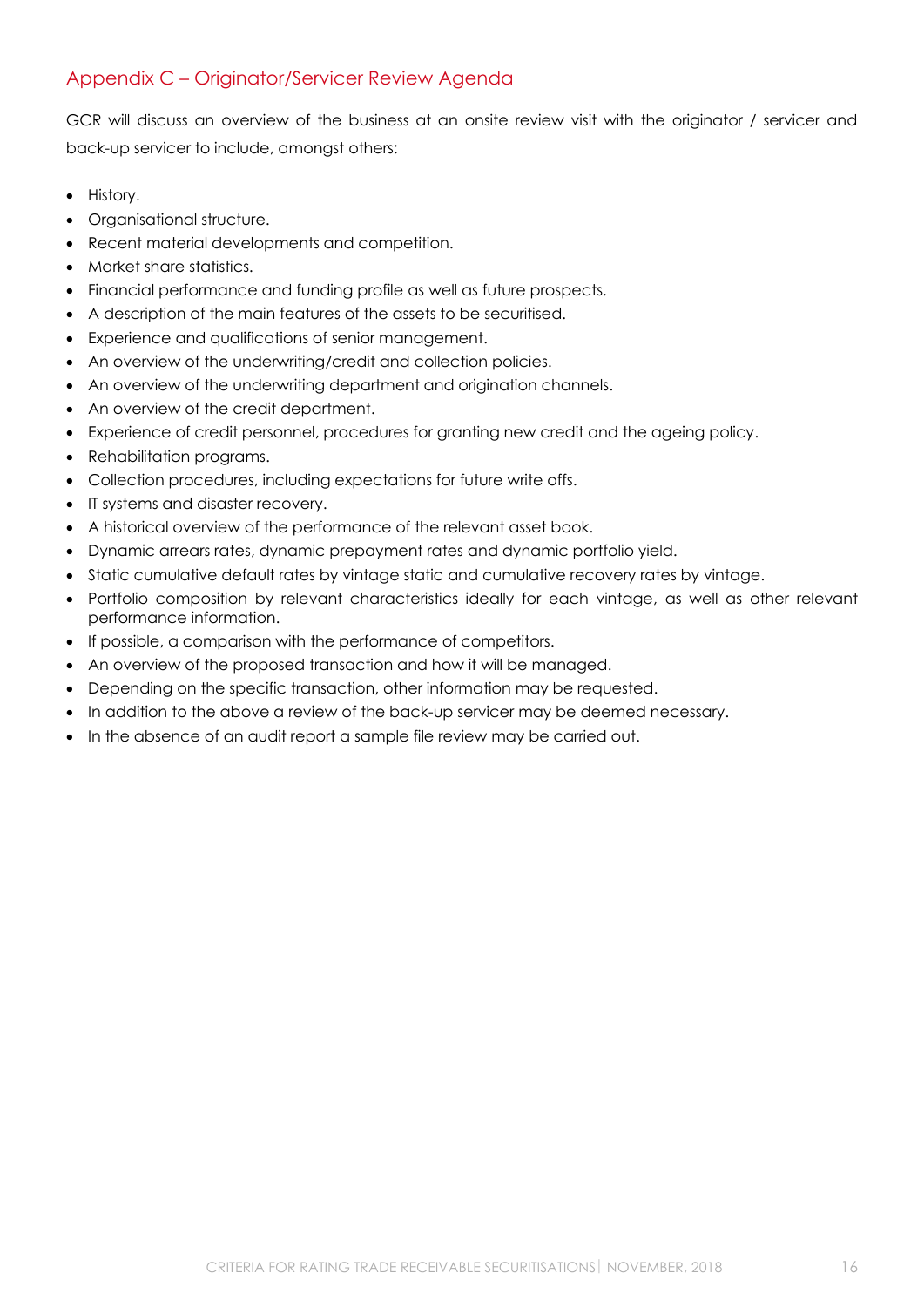<span id="page-16-0"></span>A dynamic credit enhancement reserve reflects the underlying performance of the pool as it adjusts based upon performance and underlying characteristics of the assets. As such a dynamic reserve protects against deterioration of the pool.

The level of the reserve calculated at transaction closing represents the discount rate applied to the receivable at transaction closing. On subsequent receivables purchase dates the discount rate may be adjusted to reflect the dynamic credit enhancement for the given rating level, calculated on the latest historical performance of the receivables.

Calculating the Dynamic Credit Enhancement Reserve:

The Dynamic Credit Enhancement Reserve is calculated by summing the Loss Reserve, Dilution Reserve and Carrying Cost Reserve.

The Loss Reserve may be subject to a minimum reserve floor based on debtor concentrations as demonstrated in the Obligor Floor Matrix of the report.

The Loss Reserve is calculated by multiplying the Loss Ratio by the Loss Horizon Ratio and Rating Multiplier and adding on the Default Volatility Factor.

## <span id="page-16-1"></span>Loss Ratio

The loss ratio is the highest three-month rolling average default ratio in the most recent 12 months. The default ratio is the monthly level of receivables that fall into the deemed default bucket, plus any identified write-offs occurring prior to the deemed default date, divided by the total sales in the month in which these deemed defaulted receivables were generated.

## <span id="page-16-2"></span>Default Horizon

The timing difference between the origination of a receivable and the date at which the receivable is deemed in default is the default horizon. The default horizon is used to relate defaulted receivables back to the month in which they were generated.

## <span id="page-16-3"></span>Loss Horizon Ratio

The loss horizon ratio equals the cumulative sales that occurred during the loss horizon divided by the end balance of the eligible and non-defaulted receivables. The loss horizon is calculated as the sum of the weighted average payment terms and the number of days during which the receivables are delinquent but have not defaulted plus the reporting period.

Combining the loss horizon ratio with the loss ratio, estimates the amount of receivables likely to generate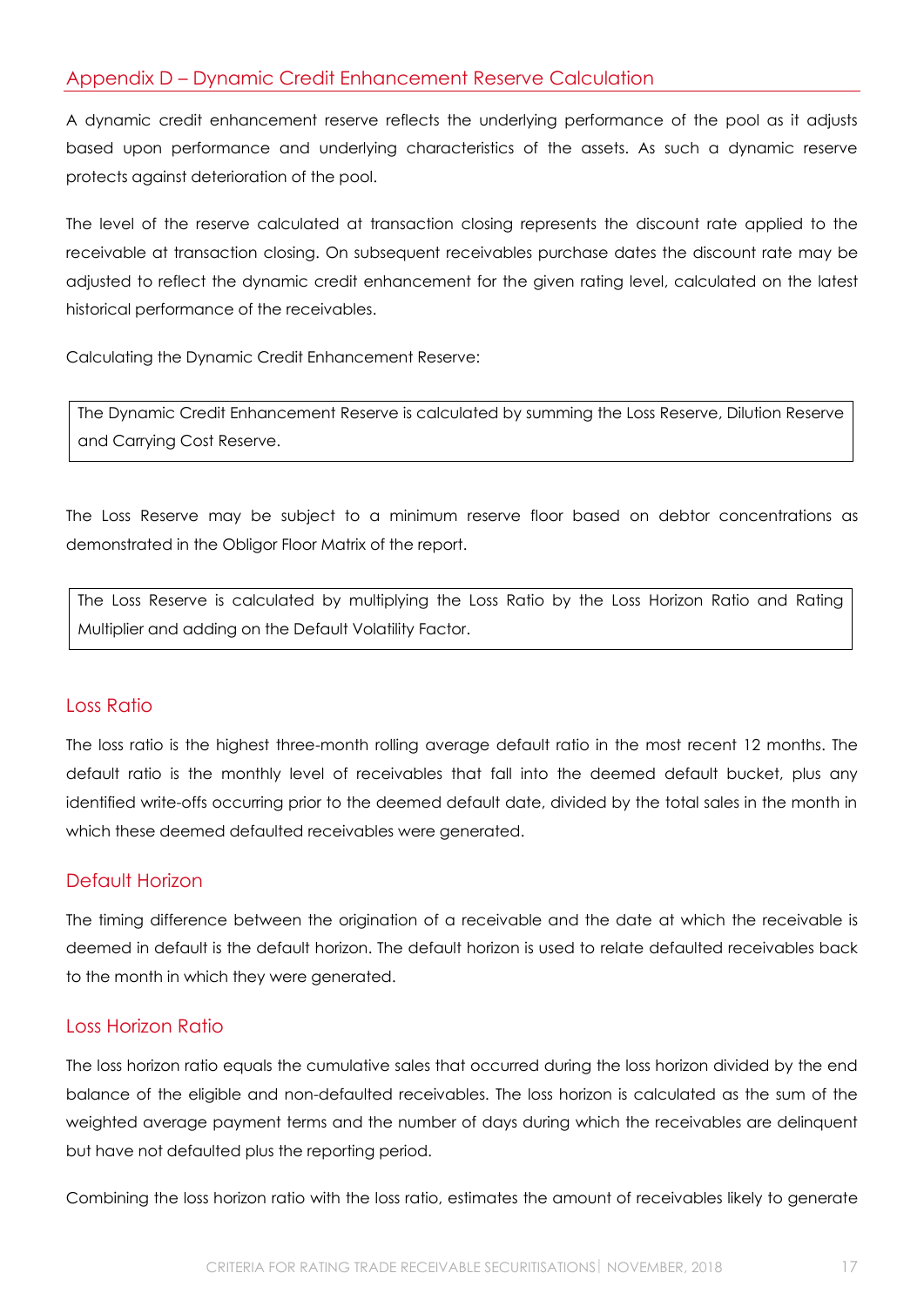a loss that are embedded in the current portfolio.

#### <span id="page-17-0"></span>Rating Multiplier

The rating multiplier is used to stress the loss reserve appropriately in respect of the rating levels under the same rating scenario.

| Table 2: Rating Multiplier |                          |  |  |  |
|----------------------------|--------------------------|--|--|--|
| Rating                     | <b>Rating Multiplier</b> |  |  |  |
| $AAA$ (sf)                 | 2.50x to 3.50x           |  |  |  |
| $AA$ (sf)                  | 2.00x to 3.00x           |  |  |  |
| A(s)                       | 1.75x to 2.75x           |  |  |  |
| BBB(sf)                    | $1.50x$ to $2.50x$       |  |  |  |

*Source: GCR*

GCR's ratings for trade receivables are accorded in respect of timely repayment and as such its analysis does not give credit to collections on receivables that come in after technical default or the cash collected on ineligible receivables held by the SPV, however, these collections will benefit the transaction.

## <span id="page-17-1"></span>Default Volatility Factor

The default volatility factor is measured by the 12-month standard deviation of the monthly default ratio, multiplied by the Z value. This volatility factor aims to protect noteholders from volatility occurring after a period of relatively stable performance and to smooth out potential decreases of the loss reserve.

#### <span id="page-17-2"></span>Dilution Reserve

The Dilution Reserve is calculated by multiplying the Dilution Ratio by the Rating Multiplier, adding the Dilution Volatility factor to the result and then multiplying the overall result by the Dilution Horizon Ratio.

## <span id="page-17-3"></span>Dilution Ratio

The dilution ratio is calculated as the 12-month average of the percentage of current dilutions over the sales in the month in which the diluted receivables were originated.

#### <span id="page-17-4"></span>Dilution Horizon Ratio

The dilution horizon ratio is calculated as the cumulative sales in the dilution horizon divided by the end balance of the eligible receivables. The dilution horizon is the weighted average time difference between the sale and the occurrence of the dilution. The dilution horizon ratio combined with the dilution ratio, estimates the amount of receivables likely to be subject to dilution that are embedded in the current portfolio.

#### <span id="page-17-5"></span>Dilution Volatility Factor

The dilution volatility factor is a sample standard deviation over 12 months of the dilution ratio, multiplied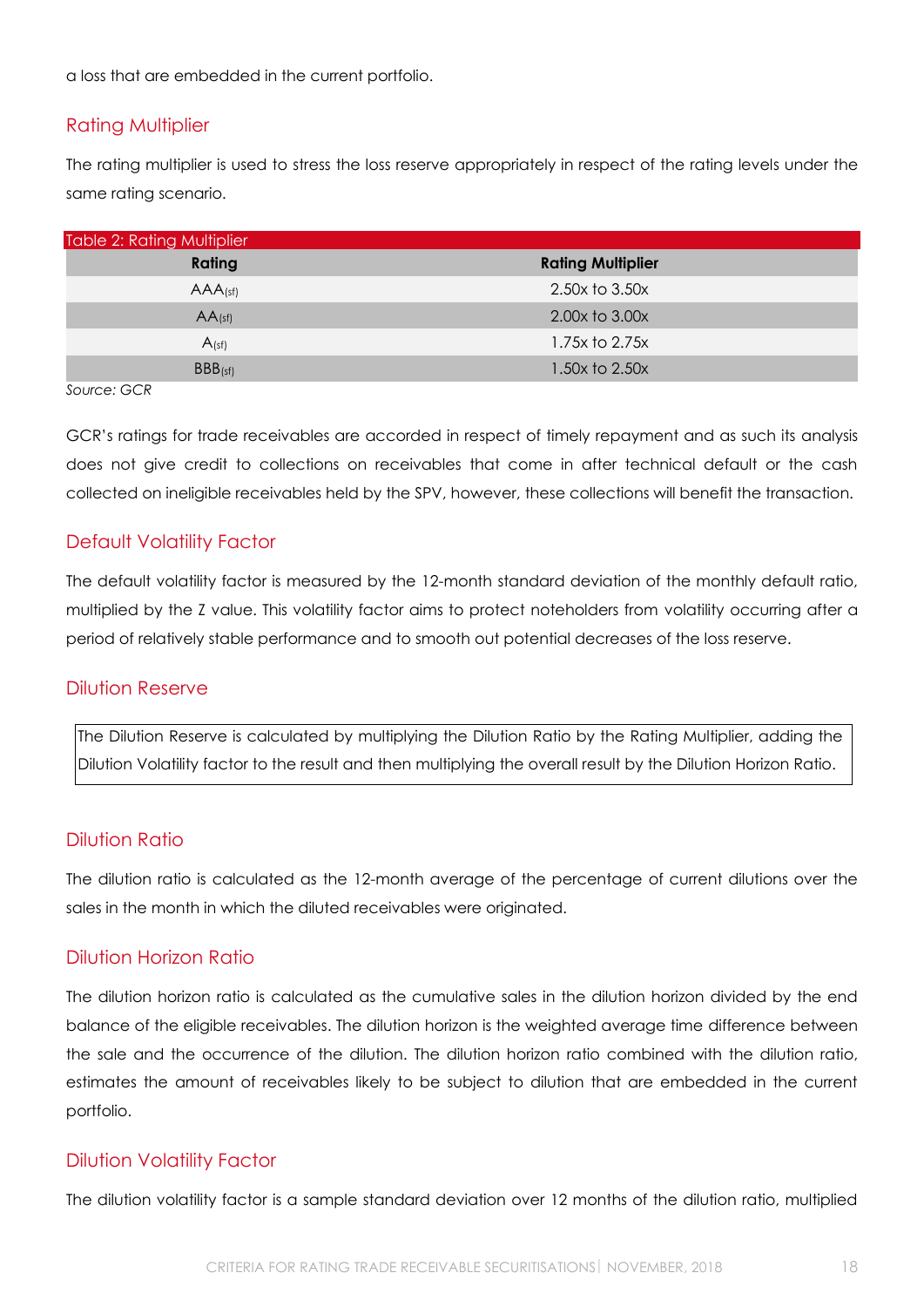by the Z value. The dilution ratio is calculated as a 12-month average ratio that gives an expected dilution for a portfolio over the past 12 months. The volatility factor added to the dilution ratio addresses deviations from the expected dilution ratio and smoothes potential decreases to the dilution reserve.

## <span id="page-18-0"></span>Carrying Cost Reserve

The Carrying cost reserve is implemented to cover interest, and senior costs and expenses during the stressed amortisation period. The amortisation period is calculated as the current average day sales outstanding multiplied by the stress factor. All fees and expenses senior to the notes should be included in the calculation.

The Carrying Cost Reserve is calculated as the sum of the Senior Costs Reserve multiplied by the Yield Reserve.

The Senior Costs Reserve is calculated by multiplying the Days Sales Outstanding, Rating Multiplier and the Annual Senior Expenses that rank higher than the notes in the priority of payments.

The Days Sales Outstanding estimates the turnover rate of the receivables pool. Given a monthly reporting period, the days sales outstanding is calculated as the total amount of receivables divided by the sales generated in that month, multiplied by 30 days.

The Yield Reserve is calculated by multiplying the Days Sales Outstanding by the Rating Multiplier and the Annual Coupon.

Annual Coupon is the sum of margin, the base interest rate and the interest rate stress.

It is key that a reserve is sized to ensure sufficient cash flow on the notes during an amortisation period, given the non-interest bearing nature of the underlying receivables.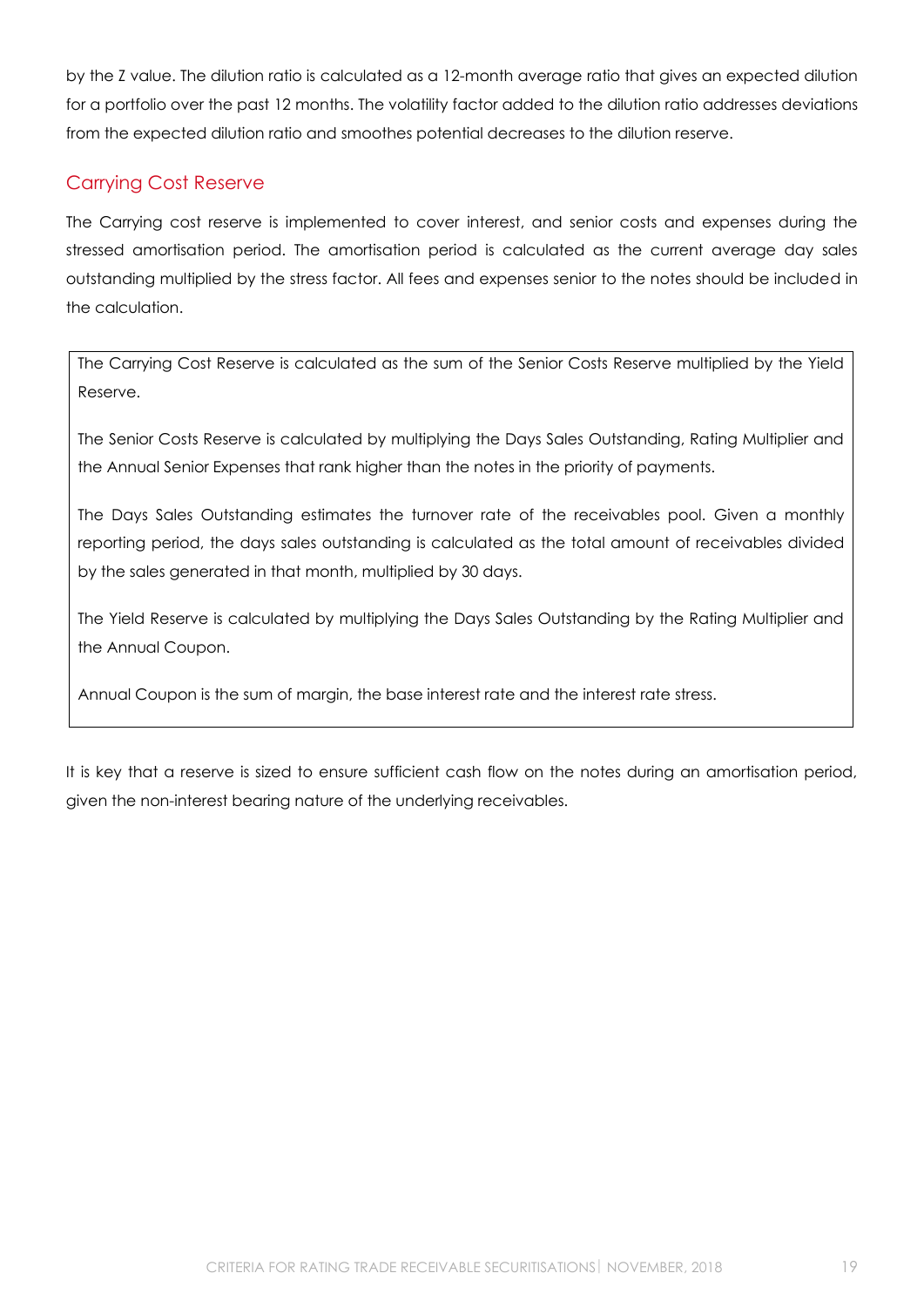# <span id="page-19-0"></span>Glossary of Terms/Acronyms

| Administrator                     | A transaction appointed agent responsible for the managing of a Conduit or a Special Purpose Vehicle. The<br>responsibilities may include maintaining the bank accounts, making payments and monitoring the transaction<br>performance.                                                                                                                                                                                                                                                                                                   |
|-----------------------------------|-------------------------------------------------------------------------------------------------------------------------------------------------------------------------------------------------------------------------------------------------------------------------------------------------------------------------------------------------------------------------------------------------------------------------------------------------------------------------------------------------------------------------------------------|
| Advance                           | A lending term, to transfer funds from the creditor to the debtor.                                                                                                                                                                                                                                                                                                                                                                                                                                                                        |
| Agent                             | An agreement where one party (agent) concludes a juristic act on behalf of the other (principal). The agent undertakes<br>to perform a task or mandate on behalf of the principal.                                                                                                                                                                                                                                                                                                                                                        |
| Amortisation                      | From a liability perspective, the paying off of debt in a series of installments over a period of time. From an asset<br>perspective, the spreading of capital expenses for intangible assets over a specific period of time (usually over the asset's<br>useful life).                                                                                                                                                                                                                                                                   |
| Arrears                           | General term for non-performing obligations, i.e. obligations that are overdue.                                                                                                                                                                                                                                                                                                                                                                                                                                                           |
| Asset                             | An item with economic value that an entity owns or controls.                                                                                                                                                                                                                                                                                                                                                                                                                                                                              |
| Bond                              | A long term debt instrument issued by either: a company, institution or the government to raise funds.                                                                                                                                                                                                                                                                                                                                                                                                                                    |
| Borrower                          | The party indebted or the person making repayments for its borrowings.                                                                                                                                                                                                                                                                                                                                                                                                                                                                    |
| Call Option                       | A provision that allows an Issuer the right, not the obligation, to repurchase a security before its maturity at an agreed<br>price. The seller has the obligation to sell the security if the call option holder exercises the option.                                                                                                                                                                                                                                                                                                   |
| Capital                           | The sum of money that is used to generate proceeds.                                                                                                                                                                                                                                                                                                                                                                                                                                                                                       |
| Cash Flow                         | A financial term for monetary changes in operations, investing and financing activities.                                                                                                                                                                                                                                                                                                                                                                                                                                                  |
| Collateral                        | An asset pledged as security in event of default.                                                                                                                                                                                                                                                                                                                                                                                                                                                                                         |
| Commingling                       | The mixing of various transaction parties' funds in an account.                                                                                                                                                                                                                                                                                                                                                                                                                                                                           |
| Coupon                            | Interest payment on a security.                                                                                                                                                                                                                                                                                                                                                                                                                                                                                                           |
| Covenant                          | A provision that is indicative of performance. Covenants are either positive or negative. Positive covenants are activities<br> that the borrower commits to, typically in its normal course of business. Negative covenants are certain limits and<br>restrictions on the borrowers' activities.                                                                                                                                                                                                                                         |
| Credit                            | A contractual agreement in which a borrower receives something of value now, and agrees to repay the lender at some<br>date in the future, generally with interest. The term also refers to the borrowing capacity of an individual or company                                                                                                                                                                                                                                                                                            |
| Credit Enhancement                | Limited protection to a transaction against losses arising from the assets. The credit enhancement can be either internal<br>or external. Internal credit enhancement may include: Subordination; over-collateralisation; excess spread; security<br>package; arrears reserve; reserve fund and hedging. External credit enhancement may include: Guarantees; Letters of<br>Credit and hedging.                                                                                                                                           |
| Credit Rating                     | An opinion regarding the creditworthiness of an entity, a security or financial instrument, or an issuer of securities or<br>financial instruments, using an established and defined ranking system of rating categories.                                                                                                                                                                                                                                                                                                                 |
| <b>Credit Risk</b>                | The probability or likelihood that a borrower or issuer will not meet its debt obligations. Credit Risk can further be<br>separated between current credit risk (immediate) and potential credit risk (deferred).                                                                                                                                                                                                                                                                                                                         |
| Debt                              | An obligation to repay a sum of money.                                                                                                                                                                                                                                                                                                                                                                                                                                                                                                    |
| Debt Sponsor                      | Usually as Investment bank that brings a transaction to the capital markets, similar to an Arranger.                                                                                                                                                                                                                                                                                                                                                                                                                                      |
| Default                           | A default occurs when: 1.) The Borrower is unable to repay its debt obligations in full; 2.) A credit-loss event such as<br>charge-off, specific provision or distressed restructuring involving the forgiveness or postponement of obligations; 3.) The<br>borrower is past due more than X days on any debt obligations as defined in the transaction documents; 4.) The obligor<br>has filed for bankruptcy or similar protection from creditors.                                                                                      |
| Desktop                           | An assessment of the property value, with the value being compared to similar properties in the area.                                                                                                                                                                                                                                                                                                                                                                                                                                     |
| Downgrade                         | The assignment of a lower credit rating to a corporate, sovereign of debt instrument by a credit rating agency. Opposite<br>of upgrade.                                                                                                                                                                                                                                                                                                                                                                                                   |
| Enforcement                       | To make sure people do what is required by a law or rule et cetera.                                                                                                                                                                                                                                                                                                                                                                                                                                                                       |
| Environment                       | The surroundings or conditions in which an entity operates (Economic, Financial, Natural).                                                                                                                                                                                                                                                                                                                                                                                                                                                |
| <b>Excess Spread</b>              | The net weighted average interest rate receivable on a pool of assets being greater than the weighted average interest<br>rate payable for the debt securities.                                                                                                                                                                                                                                                                                                                                                                           |
| Guarantee                         | An undertaking for performance of another's obligations in event of default.                                                                                                                                                                                                                                                                                                                                                                                                                                                              |
| Guaranteed<br>Investment Contract | A contract that guarantees the principal and interest repayment over a period of time. Typically GIC are used in relation<br>to a bank account.                                                                                                                                                                                                                                                                                                                                                                                           |
| Income                            | Money received, especially on a regular basis, for work or through investments.                                                                                                                                                                                                                                                                                                                                                                                                                                                           |
| Index                             | An assessment of the property value, with the value being compared to similar properties in the area.                                                                                                                                                                                                                                                                                                                                                                                                                                     |
| <b>Issuer</b>                     | The party indebted or the person making repayments for its borrowings.                                                                                                                                                                                                                                                                                                                                                                                                                                                                    |
| Junior                            | A security that has a lower repayment priority than senior securities.                                                                                                                                                                                                                                                                                                                                                                                                                                                                    |
| Liability                         | All financial claims, debts or potential losses incurred by an individual or an organisation.                                                                                                                                                                                                                                                                                                                                                                                                                                             |
| Liquidity                         | The ability to repay short-term obligations or short-term availability of liquid assets to a market or entity.                                                                                                                                                                                                                                                                                                                                                                                                                            |
| Liquidity Risk                    | The risk that a company may not be able to meet its financial obligations or other operational cash requirements due to<br>an inability to timeously realise cash from its assets. Regarding securities, the risk that a financial instrument cannot be<br>traded at its market price due to the size, structure or efficiency of the market.                                                                                                                                                                                             |
| Loan                              | A sum of money borrowed by a debtor that is expected to be paid back with interest to the creditor. A debt instrument<br>where immovable property is the collateral for the loan. A mortgage gives the lender a right to take possession of the<br>property if the borrower fails to repay the loan. Registration is a prerequisite for the existence of any mortgage loan. A<br>mortgage can be registered over either a corporeal or incorporeal property, even if it does not belong to the<br>mortgagee. Also called a Mortgage bond. |
| Loss                              | A tangible or intangible, financial or non-financial loss of economic value.                                                                                                                                                                                                                                                                                                                                                                                                                                                              |
| Market                            | An assessment of the property value, with the value being compared to similar properties in the area.                                                                                                                                                                                                                                                                                                                                                                                                                                     |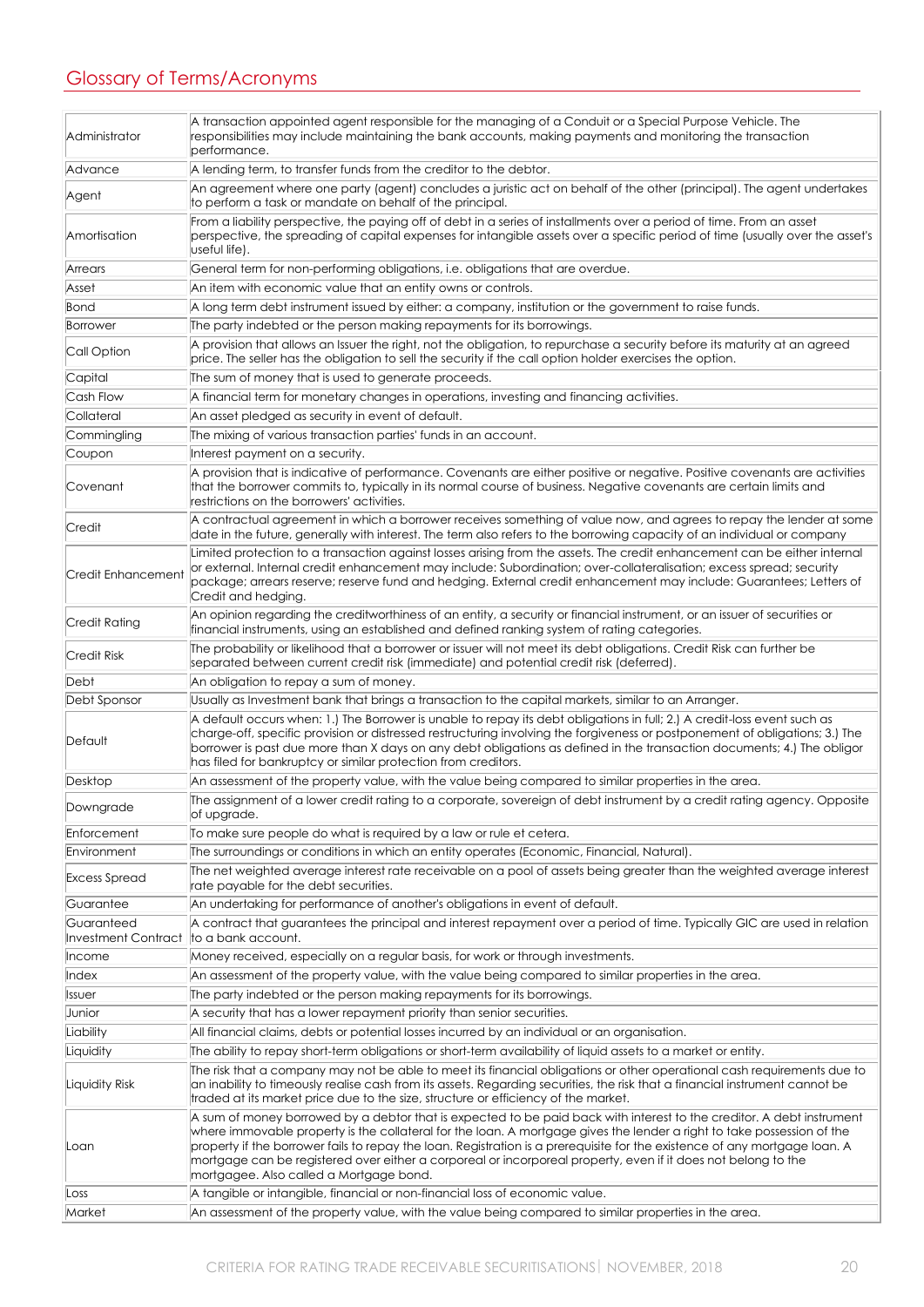| Obligation            | The title given to the legal relationship that exists between parties to an agreement when they acquire personal rights<br>against each other for entitlement to perform.                                                                                                                                                                                                              |
|-----------------------|----------------------------------------------------------------------------------------------------------------------------------------------------------------------------------------------------------------------------------------------------------------------------------------------------------------------------------------------------------------------------------------|
| Option                | Either a call or a put option. A call option gives the holder the right to buy assets at an agreed price on or before a<br>particular date. A put option gives the holder the right to sell assets at an agreed price on or before a particular date.                                                                                                                                  |
| Origination           | A process of creating assets.                                                                                                                                                                                                                                                                                                                                                          |
| Originator            | An entity that created assets and hold on balance sheet for securitisation purposes.                                                                                                                                                                                                                                                                                                   |
| Owner Trust           | Owner of a securitisation vehicle that acts in the best interest of the Noteholders.                                                                                                                                                                                                                                                                                                   |
| Payment Date          | The date on which the payment of a coupon is made.                                                                                                                                                                                                                                                                                                                                     |
| Prepayment            | Early or excess repayment of an obligation. Partial or full prepayment of the outstanding loan amount.                                                                                                                                                                                                                                                                                 |
| Prepayment Rate       | The rate of prepayment in relation to the pool of obligations. Also called prepayment speed.                                                                                                                                                                                                                                                                                           |
| Principal             | The total amount borrowed or lent, e.g. the face value of a bond, excluding interest.                                                                                                                                                                                                                                                                                                  |
| Private               | An issuance of securities without market participation, however, with a select few investors. Placed on a private basis and<br>not in the open market.                                                                                                                                                                                                                                 |
| Property              | Movable or immovable asset.                                                                                                                                                                                                                                                                                                                                                            |
| Provision             | An amount set aside for expected losses to be incurred by a creditor.                                                                                                                                                                                                                                                                                                                  |
| Rating Outlook        | A Rating Outlook indicates the potential direction of a rated entity's rating over the medium term, typically one to two<br>years. An outlook may be defined as: 'Stable' (nothing to suggest that the rating will change), 'Positive' (the rating symbol<br>may be raised), 'Negative' (the rating symbol may be lowered) or 'Evolving' (the rating symbol may be raised or lowered). |
| Recovery              | The action or process of regaining possession or control of something lost. To recoup losses.                                                                                                                                                                                                                                                                                          |
| Repayment             | Payment made to honour obligations in regards to a credit agreement in the following credited order: 3.) Satisfy the due<br>or unpaid interest charges; 4.) Satisfy the due or unpaid fees or charges; and 5.) To reduce the amount of the principal<br>debt.                                                                                                                          |
| Reserves              | A portion of funds allocated for an eventuality.                                                                                                                                                                                                                                                                                                                                       |
| Seasoning             | The age of an asset, the time period passed since origination.                                                                                                                                                                                                                                                                                                                         |
| Securities            | Various instruments used in the capital market to raise funds.                                                                                                                                                                                                                                                                                                                         |
| Securitisation        | Is a process of repackaging portfolios of cash-flow producing financial instruments into securities for sale to third parties.                                                                                                                                                                                                                                                         |
| Security              | An asset deposited or pledged as a guarantee of the fulfilment of an undertaking or the repayment of a loan, to be<br>forfeited in case of default.                                                                                                                                                                                                                                    |
| Senior                | A security that has a higher repayment priority than junior securities.                                                                                                                                                                                                                                                                                                                |
| Servicer              | A transaction appointed agent that performs the servicing of mortgage loans, loan or obligations.                                                                                                                                                                                                                                                                                      |
| Shareholder           | An individual, entity or financial institution that holds shares or stock in an organisation or company.                                                                                                                                                                                                                                                                               |
| Spread                | The interest rate that is paid in addition to the reference rate for debt securities.                                                                                                                                                                                                                                                                                                  |
| Stock Code            | A unique code allocated to a publicly listed security.                                                                                                                                                                                                                                                                                                                                 |
| Structured Finance    | A method of raising funds in the capital markets. A Structured Finance transaction is established to accomplish certain<br>funding objectives whist reducing risk.                                                                                                                                                                                                                     |
| Subordinated Loan     | A loan typically given by the Issuer to the securitisation vehicle that is more junior than a junior tranche.                                                                                                                                                                                                                                                                          |
| Surveillance          | Process of monitoring a transaction according to triggers, covenants and key performance indicators.                                                                                                                                                                                                                                                                                   |
| <b>Timely Payment</b> | The principal debt, interest, fees and expenses being repaid promptly in accordance with the contractual obligation.                                                                                                                                                                                                                                                                   |
| Tranche               | In a structured finance, a slice or portion of debt securities offered that is structured or grouped to resemble the same<br>degree of risk associated with the underlying asset or with a similar degree of risk. A junior tranche has a higher degree of<br>default risk than a senior tranche.                                                                                      |
| Transaction           | A transaction that enables an Issuer to issue debt securities in the capital markets. A debt issuance programme that<br>allows an Issuer the continued and flexible issuance of several types of securities in accordance with the programme<br>terms and conditions.                                                                                                                  |
| Trust                 | A third party that acts in the best interest of another party, according to the trust deed, usually the investors. Owner of a<br>securitisation vehicle that acts in the best interest of the Noteholders.                                                                                                                                                                             |
| Trustee               | A third party that acts in the best interest of another party, according to the trust deed, usually the investors. Owner of a<br>securitisation vehicle that acts in the best interest of the Noteholders.                                                                                                                                                                             |
| Ultimate Payment      | A measure of the principal debt, interest, fees and expenses being repaid over a period of time determined by<br>recoveries.                                                                                                                                                                                                                                                           |
| Valuation             | An assessment of the property value, with the value being compared to similar properties in the area.                                                                                                                                                                                                                                                                                  |
| Waterfall             | In securitisation, the order in which the cash flows are allocated to the transaction parties.                                                                                                                                                                                                                                                                                         |
| Weighted              | The weight that a single obligation has in relation to the aggregated pool of obligations. For example, a single mortgage<br>principal balance divided by the aggregated mortgage pool principal balance.                                                                                                                                                                              |
| Weighted Average      | An average resulting from the multiplication of each component by a factor reflecting its importance or, relative size to a<br>pool of assets or liabilities.                                                                                                                                                                                                                          |